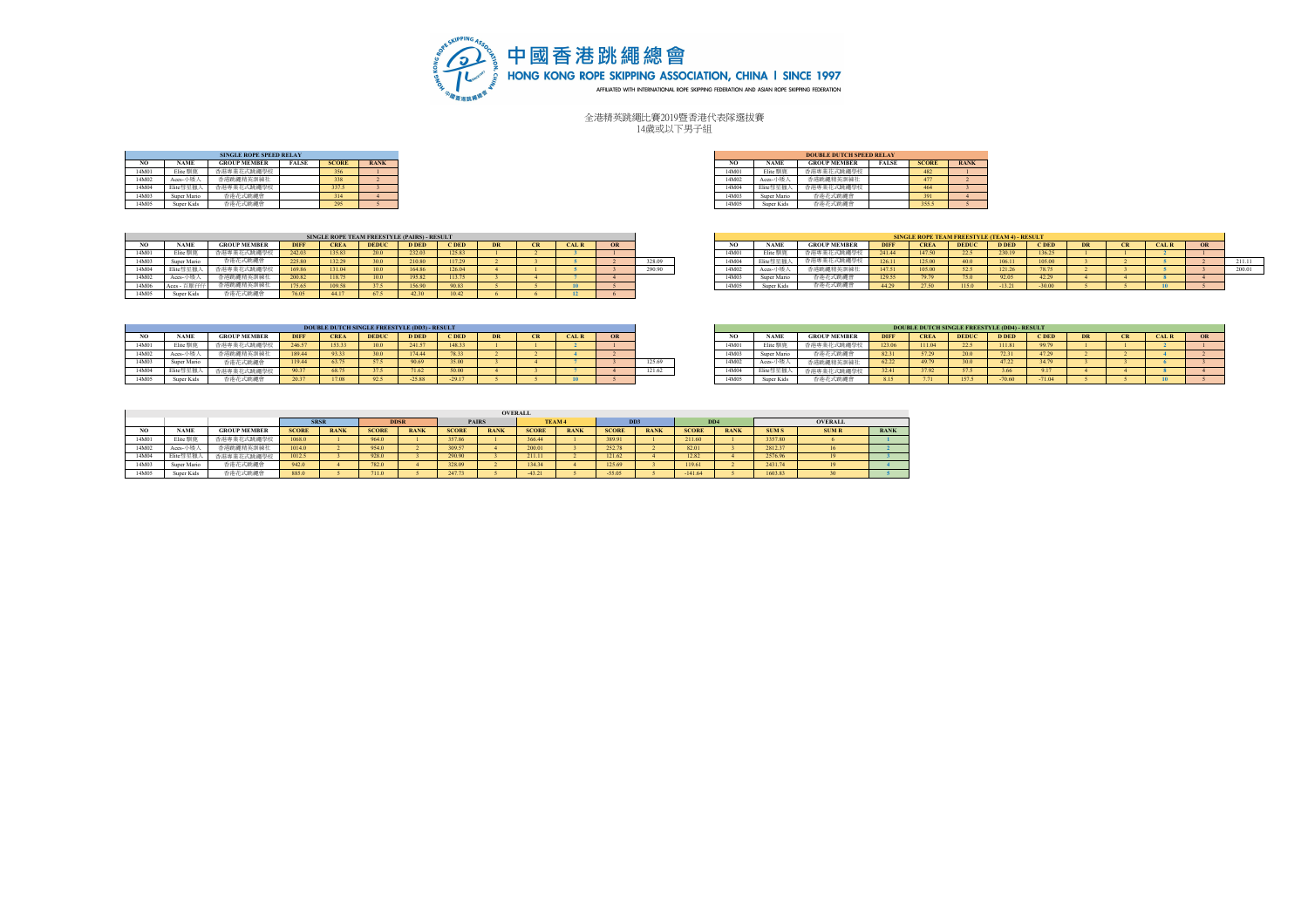

全港精英跳繩比賽2019暨香港代表隊選拔賽 14歲或以下女子組

|       |                   | <b>SINGLE ROPE SPEED RELAY</b> |              |              |                    |
|-------|-------------------|--------------------------------|--------------|--------------|--------------------|
| NO.   | <b>NAME</b>       | <b>GROUP MEMBER</b>            | <b>FALSE</b> | <b>SCORE</b> | <b>RANK</b>        |
| 14F07 | Elite小需           | 香港專業花式跳鑽學校                     |              | 350          |                    |
| 14F06 | Elite 天免          | 香港專業花式跳鑽學校                     |              | 346          |                    |
| 14F04 | Aces - BILLY BALA | 香港專業花式跳鑽學校                     |              | 344          |                    |
| 14F01 | Elite 鯨魚          | 香港專業花式跳鑽學校                     |              | 335.5        |                    |
| 14F02 | Aces - BeanZ      | 香港跳繩精英訓練社                      |              | 324.5        |                    |
| 14F03 | Jumper Noisy 5    | Jumper Studio                  |              | 295.5        |                    |
| 14F05 | 7.75              | Ziberty Jump Rope Club         |              | 293          |                    |
| 14F08 | Super Symphony    | 香港花式跳繹會                        |              | 285          | $\mathbf{\hat{x}}$ |

 $\sim$ 

|       |                   | <b>SINGLE ROPE SPEED RELAY</b> |              |              |             |
|-------|-------------------|--------------------------------|--------------|--------------|-------------|
| NO.   | <b>NAME</b>       | <b>GROUP MEMBER</b>            | <b>FALSE</b> | <b>SCORE</b> | <b>RANK</b> |
| 14F07 | Elite小需           | 香港專業花式跳鑼舉校                     |              | 350          |             |
| 14F06 | Elite 天免          | 香港專業花式跳鑼學校                     |              |              |             |
| 14F04 | Aces - BILLY BALA | 津專業花式跳鑼舉校                      |              | 344          |             |
| 14F01 | Elite 鯨魚          | 港專業花式跳鑼舉校                      |              | 335.5        |             |
| 14F02 | Aces - BeanZ      | 香港跳繩精英訓練社                      |              | 324.5        |             |
| 14F03 | Jumper Noisy 5    | Jumper Studio                  |              | 295.5        |             |
| 14F05 | <i>_</i>          | Ziberty Jump Rope Club         |              | 293          |             |
| 14F08 | Super Symphony    | 香港花式跳繩會                        |              | 285          |             |

|       |                     |                        |             |             | SINGLE ROPE TEAM FREESTYLE (PAIRS) - RESULT |              |            |           |              |    |        |       |                   |                        |             |             |              | <b>SINGLE ROPE TEAM FREESTYLE (TEAM 4) - RESULT</b> |             |           |              |    |
|-------|---------------------|------------------------|-------------|-------------|---------------------------------------------|--------------|------------|-----------|--------------|----|--------|-------|-------------------|------------------------|-------------|-------------|--------------|-----------------------------------------------------|-------------|-----------|--------------|----|
|       | <b>NAME</b>         | <b>GROUP MEMBER</b>    | <b>DIFF</b> | <b>CREA</b> | <b>DEDUC</b>                                | <b>D</b> DED | <b>CDE</b> | <b>DR</b> | <b>CAL R</b> | OR |        |       | <b>NAME</b>       | <b>GROUP MEMBER</b>    | <b>DIFF</b> | <b>CREA</b> | <b>DEDUC</b> | <b>D DED</b>                                        | <b>CDED</b> | <b>DR</b> | <b>CAL R</b> | OR |
| 14F07 | Elite/              | を法恵堂花式跡継祭校             | 232.31      | 149 17      | 0 <sub>0</sub>                              | 232.31       | 149 17     |           |              |    |        | 14F07 | Elite/            | 香港真堂花式詠編學校             | 176.99      | 149.17      | 100          |                                                     | 144 17      |           |              |    |
| 14F02 | Aces - BeanZ        | を港跳縄精英訓練を              | 182.24      | 137.50      | 20.0                                        | 172.24       | 127.50     |           |              |    |        | 14F02 | Aces - BeanZ      | 香港跳繩精英訓練社              | 139.62      | 122.71      | 52.5         | 113.37                                              | 96.46       |           |              |    |
| 14F06 | Elite 天 <sup></sup> | <b>专洪專業花式跳鑼學校</b>      | 140.05      | 132.71      | 10.0                                        | 135.05       | 127.71     |           |              |    |        | 14F06 | Elite 天夕          | 式跳纖舉校                  | 101.48      | 123.54      | 475          | 77 73                                               | 99.79       |           |              |    |
|       | Elite 鯨魚            | 大味细胞+                  | 159.81      | 126.04      | 0.0                                         | 159.81       | 126.04     |           |              |    | 285.86 | 14F01 | Elite 鯨魚          | 刘婴继续方                  | 130.65      | 115.21      | 45.0         |                                                     | 92.71       |           |              |    |
| 14F04 | Aces - BILLY BAL/   | 法真堂花式味细具校              | 188.91      | 107.02      | 32.5                                        | 172.66       | 91.67      |           |              |    | 264.33 | 14F04 | Aces - BILLY BALA | 外感能複方                  | 98.57       | 84 38       | 92.5         | 52.32                                               | 38.13       |           |              |    |
| 14F03 | Jumper Noisy "      | Jumper Studio          | 100.23      | 109.79      | 20.0                                        |              | 99.79      |           |              |    |        | 14F08 | Super Symphony    | 香港花式跳鑽會                | 54.17       | 62.29       | 65.0         | 21.67                                               | 29.79       |           |              |    |
|       | Super Symphony      | 香港花式跳鑼會                | 66.81       | 04.49       | 10.0                                        |              | 77.29      |           |              |    |        |       | Jumper Noisy      | amper Studio           | 72.27       | 67.71       | 120.0        | 12.27                                               |             |           |              |    |
|       | $\sim$              | Ziberty Jump Rope Club | 80.42       | 54.79       | 75.0                                        | 42.92        | 17.29      |           | 16           |    |        | 14F05 | $\sim$            | Ziberty Jump Rope Club | 38.89       | 54.58       | 105.0        | $-13.61$                                            | 2.08        |           |              |    |

|       |                            |                        |             |             | DOUBLE DUTCH SINGLE FREESTYLE (DD3) - RESULT |              |             |  |              |         |       |                   |                        |             | <b>DOUBLE DUTCH SINGLE FREESTYLE (DD4) - RESULT</b> |              |              |                |           |              |                 |
|-------|----------------------------|------------------------|-------------|-------------|----------------------------------------------|--------------|-------------|--|--------------|---------|-------|-------------------|------------------------|-------------|-----------------------------------------------------|--------------|--------------|----------------|-----------|--------------|-----------------|
|       | <b>NAME</b>                | <b>GROUP MEMBER</b>    | <b>DIFF</b> | <b>CREA</b> | <b>DEDUC</b>                                 | <b>D DED</b> | <b>CDED</b> |  | <b>CAL R</b> |         | NO.   | <b>NAME</b>       | <b>GROUP MEMBER</b>    | <b>DIFF</b> | <b>CREA</b>                                         | <b>DEDUC</b> | <b>D</b> DED | <b>CDED</b>    | <b>DR</b> | <b>CAL R</b> | $\overline{OR}$ |
| 14F07 | Elite小雪                    | 香港專業花式跳鑼舉校             | 161.57      | 125.21      | 20.0                                         | 151.57       | 115.21      |  |              |         | 14F07 | Elite小票           | 香港專業花式跳鑼舉校             | 106.94      | 117.71                                              | 32.5         | 90.69444444  |                |           |              |                 |
| 14F02 | Aces - BeanZ               | ☆ 洪跳 維持英訓練?            | 147.31      | 122.71      | 37.5                                         | 128.56       | 103.96      |  |              |         | 14F01 | Elite 鯨魚          | 香港專業花式跳繩學校             |             |                                                     | 10.0         | 79.91        | 71.04          |           |              |                 |
| 14F01 | Elite 鯨魚                   | 香港專業花式跳鑼舉校             | 118.15      |             | 10.0                                         | 113.15       | 88.33       |  |              |         | 14F06 | Elite 天垒          | 香港專業花式跳鑼舉校             | 59.72       |                                                     | 15.0         | 52.22        | 66.46          |           |              |                 |
| 14F06 | Elite 天兔                   | 香港專業花式跳鑼學校             |             | 99.17       | 45.0                                         |              | 76.67       |  |              | 147.87  | 14F04 | Aces - BILLY BALA | 斥涉專業花式跳繩舉校             | 76.02       | 66.67                                               | 30.0         | 61.01851852  | 51666666       |           |              |                 |
| 14F04 | Aces - BILLY BAL           | 香港專業花式跳鑼學校             | 125.93      |             | 52.5                                         | 99.68        | 43.33       |  |              | 143.01  | 14F03 | Jumper Noisy      | Jumper Studio          | 56.39       |                                                     | 35.0         | 38.89        | 50.21          |           |              |                 |
| 14F03 | Jumper Noisy. <sup>5</sup> | Jumper Studio          | 83.43       |             | 400                                          | 63.43        | 41.25       |  |              |         | 14F02 | Aces - BeanZ      | 香港跳鑼精英訓練社              | 73.43       |                                                     | 60.0         | 43.43        | 17.50          |           |              |                 |
| 14F08 | iper Symphony              | 香港花式跳鑼會                | 31.39       | 35.42       | 65.0                                         | $-1.11$      | 2.92        |  |              | 1.81    | 14F05 |                   | Ziberty Jump Rope Club | 8.89        | 22.1                                                | 20.0         | $-1.11$      | 10.01<br>12.11 |           |              |                 |
| 14F05 |                            | Ziberty Jump Rope Club | 33.15       |             | 57.5                                         |              | $-8.96$     |  |              | $-4.56$ | 14F08 | Super Symphom     | 香港花式跳鑼會                | 15.74       |                                                     | 75.0         | 21.76        | $-5.83$        |           |              |                 |

|       |                   |                        |             |             |              | <b>SINGLE ROPE TEAM FREESTYLE (TEAM 4) - RESULT</b> |             |           |           |             |                        |
|-------|-------------------|------------------------|-------------|-------------|--------------|-----------------------------------------------------|-------------|-----------|-----------|-------------|------------------------|
| NO.   | <b>NAME</b>       | <b>GROUP MEMBER</b>    | <b>DIFF</b> | <b>CREA</b> | <b>DEDUC</b> | <b>D DED</b>                                        | <b>CDED</b> | <b>DR</b> | <b>CR</b> | <b>CALR</b> | <b>OR</b>              |
| 14F07 | Elite小需           | 香港專業花式跳鑼學校             | 176.99      | 149.17      | 10.0         | 171.99                                              | 144.17      |           |           |             |                        |
| 14F02 | Aces - BeanZ      | 香港跳鐵精英訓練社              | 139.62      | 122.71      | 52.5         | 113.37                                              | 96.46       |           |           |             |                        |
| 14F06 | Elite 天兔          | 香港専業花式跳縄學校             | 101.48      | 123.54      | 47.5         | 77.73                                               | 99.79       |           |           |             |                        |
| 14F01 | Elite 鯨魚          | 香港專業花式跳鐵學校             | 130.65      | 115.21      | 45.0         | 108.15                                              | 92.71       |           |           |             |                        |
| 14F04 | Aces - BILLY BALA | 香港専業花式跳縄學校             | 98.57       | 84.38       | 92.5         | 52.32                                               | 38.13       |           |           | 10          |                        |
| 14F08 | Super Symphony    | 香港花式跳鑽會                | 54.17       | 62.29       | 65.0         | 21.67                                               | 29.79       | 6         |           | 12          | 6                      |
| 14F03 | Jumper Noisy 5    | Jumper Studio          | 72.27       | 67.71       | 120.0        | 12.27                                               | 771         |           |           | 14          |                        |
| 14F05 | Z天                | Ziberty Jump Rope Club | 38.89       | 54.58       | 105.0        | $-13.61$                                            | 2.08        |           |           | 16          | $\mathbf{\mathcal{R}}$ |

|      |                |                        |             |             |                   | DOUBLE DUTCH SINGLE FREESTYLE (DD3) - RESULT |             |  |              |    |         |       |                      |                        |              |             |              | <b>DOUBLE DUTCH SINGLE FREESTYLE (DD4) - RESULT</b> |             |           |             |          |        |
|------|----------------|------------------------|-------------|-------------|-------------------|----------------------------------------------|-------------|--|--------------|----|---------|-------|----------------------|------------------------|--------------|-------------|--------------|-----------------------------------------------------|-------------|-----------|-------------|----------|--------|
| NO   | <b>NAME</b>    | <b>GROUP MEMBER</b>    | <b>DIFF</b> | <b>CREA</b> | <b>DEDUC</b>      | <b>D DED</b>                                 | <b>CDED</b> |  | <b>CAL R</b> | OR |         | NO.   | <b>NAME</b>          | <b>GROUP MEMBER</b>    | <b>DIFF</b>  | <b>CREA</b> | <b>DEDUC</b> | <b>D DED</b>                                        | <b>CDED</b> | <b>DR</b> | <b>CALR</b> | $\alpha$ |        |
| 4F07 | Elite小票        | 香港專業花式跳鑼舉校             | 161.57      | 125.21      |                   | 151.57                                       | 115.21      |  |              |    |         | 14F07 | Elite小雪              | 香港專業花式跳纖學相             |              | 117.71      |              | 90.69444444                                         | 101.4583333 |           |             |          |        |
| 4F02 | Aces - BeanZ   | 进除清楚基础批                | 14731       | 122.71      |                   | 128.56                                       | 03.96       |  |              |    |         | 14F01 | Elite 鯨魚             | 香港専業花式跳繩學校             | <b>R4 91</b> | 76.04       |              | 79.91                                               |             |           |             |          |        |
| 4F01 | Elite 鯨魚       | 进真堂花式踏绳板               | 118.15      | 93.33       | 10.0 <sub>1</sub> | 113.15                                       | 88.33       |  |              |    |         | 14F06 | Elite 天 <sup>6</sup> | 香港專業花式跳繩學相             | CO TO        | 73.96       |              | 52.22                                               |             |           |             |          | 118.68 |
| 4F06 | Elite 天免       | 香港專業花式跳鑼學校             | 93.70       | 99.17       |                   | 71.20                                        | 76.67       |  |              |    | 147.87  | 14F04 | Aces - BILLY BAL     | 香港專業花式跳繩學校             | 76.02        | 66.67       |              | 61.01851852                                         | 51.6666666  |           |             |          | 112.69 |
| 4F04 | s - BILLY BALA | 香港專業花式跳鑼舉校             | 125.93      | 69.58       |                   | 99.68                                        | 43.33       |  |              |    | 143.01  | 14F03 | Jumper Noisy 5       | Jumper Studio          | 56.39        | 67.71       | 35.0         | 38.89                                               |             |           |             |          |        |
| 4F03 | mper Noisy 5   | Jumper Studio          | 83.43       | 61.25       |                   | 63.43                                        | 11.25       |  |              |    |         | 14F02 | Aces - BeanZ         | 香港跳繩精英訓練社              | 73.43        | 47.50       |              | 43.43                                               | 17.50       |           |             |          |        |
| 4F08 | ∵~ Symphony    | 香港花式跳鑽會                | 31.39       | 35.42       |                   | $-1.11$                                      |             |  |              |    | 1.81    | 14F05 | $\sim$               | Ziberty Jump Rope Club | 8.89         | 22.71       |              | $-1.11$                                             |             |           |             |          |        |
| 4F05 |                | Ziberty Jump Rope Club | 33.15       | 19.79       |                   |                                              |             |  |              |    | $-4.56$ | 14F08 | Super Symphony       | 香港花式跳鑽會                |              | 31.67       |              | $-21.76$                                            |             |           |             |          |        |

|       |                   |                        |              |             |              |             |              |              | <b>OVERALL</b> |             |                             |             |                 |             |              |                |             |
|-------|-------------------|------------------------|--------------|-------------|--------------|-------------|--------------|--------------|----------------|-------------|-----------------------------|-------------|-----------------|-------------|--------------|----------------|-------------|
|       |                   |                        | <b>SRSR</b>  |             |              | <b>DDSR</b> |              | <b>PAIRS</b> |                | TEAM 4      | D <sub>D</sub> <sub>3</sub> |             | DD <sub>4</sub> |             |              | <b>OVERALL</b> |             |
| NO.   | <b>NAME</b>       | <b>GROUP MEMBER</b>    | <b>SCORE</b> | <b>RANK</b> | <b>SCORE</b> | <b>RANK</b> | <b>SCORE</b> | <b>RANK</b>  | <b>SCORE</b>   | <b>RANK</b> | <b>SCORE</b>                | <b>RANK</b> | <b>SCORE</b>    | <b>RANK</b> | <b>SUM S</b> | <b>SUMR</b>    | <b>RANK</b> |
| 14F07 | Elite小需           | 香港專業花式跳鑼舉校             | 1050.0       |             | 1000.0       |             | 381.47       |              | 316.16         |             | 266.78                      |             | 192.15          |             | 3206.57      |                |             |
| 14F06 | Elite 天免          | 香港專業花式跳鑽學校             | 1038.0       |             | 905.0        |             | 262.75       |              | 177.52         |             | 147.87                      |             | 118.68          |             | 2649.83      | 18             |             |
| 14F02 | Aces - BeanZ      | 香港跳繩精英訓練社              | 973.5        |             | 971.0        |             | 299.74       |              | 209.83         |             | 232.52                      |             | 60.93           |             | 2747.52      | 19             |             |
| 14F01 | Elite 鯨魚          | 香港専業花式眺繩學校             | 1006.5       |             | 845.0        |             | 285.86       |              | 200.86         |             | 201.48                      |             | 150.95          |             | 2690.64      | 21             |             |
| 14F04 | Aces - BILLY BALA | 香港專業花式跳鑽學校             | 1032.0       |             | 832.0        |             | 264.33       |              | 90.45          |             | 143.01                      |             | 112.69          |             | 2474.47      | 27             |             |
| 14F03 | Jumper Noisy 5    | Jumper Studio          | 886.5        |             | 742.0        |             | 190.02       |              | 19.98          |             | 104.68                      |             | 89.10           |             | 2032.27      | 36             |             |
| 14F08 | Super Symphony    | 香港花式跳繹會                | 855.0        |             | 713.0        |             | 139.10       |              | 51.46          |             | 1.81                        |             | $-27.59$        |             | 1732.77      | 43             |             |
| 14F05 | $\sim$            | Ziberty Jump Rope Club | 879.0        |             | 531.0        |             | 60.21        |              | 41.53          |             | $-4.56$                     |             | 11.60           |             | 1465.72      | 46             |             |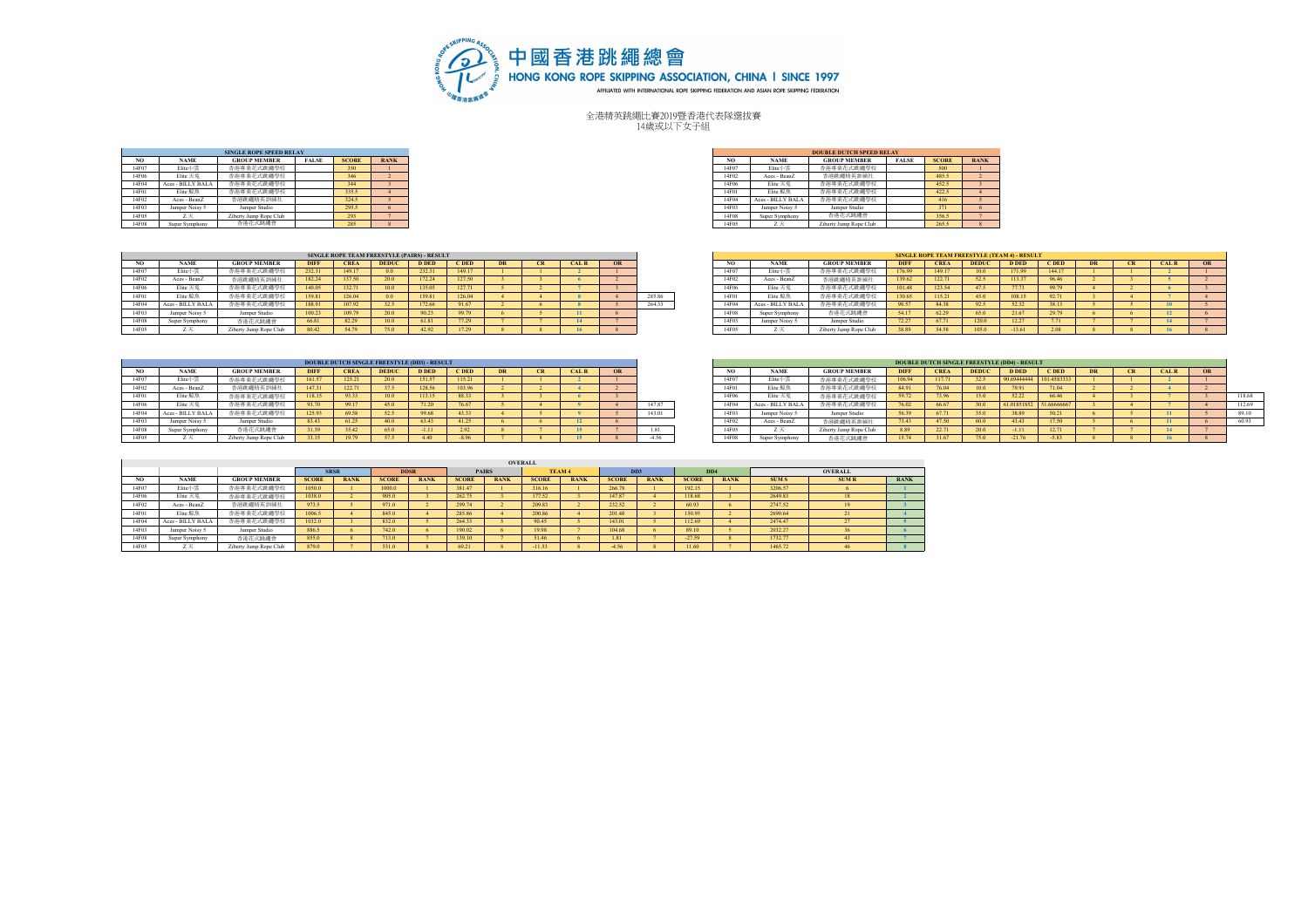

全港精英跳繩比賽2019暨香港代表隊選拔賽 14歲或以下公開組

|                     | <b>SINGLE ROPE SPEED RELAY</b>       |              |              |             |
|---------------------|--------------------------------------|--------------|--------------|-------------|
| <b>NAME</b>         | <b>GROUP MEMBER</b>                  | <b>FALSE</b> | <b>SCORE</b> | <b>RANK</b> |
| Elite 英仙            | 香港專業花式跳鑼舉校                           |              | 340          |             |
|                     | 香港花式跳繩中心                             |              | 293          |             |
| Aces - Royal        | 香港跳繩精英訓練社                            |              | 327          |             |
| ultra baby          | Hong Kong Institute of Rope Skipping |              | 311.5        |             |
| Aces - Awesome      | 香港跳繩精英訓練社                            |              | 294          |             |
| Jumper Team B       | Jumper Studio                        |              | 320          |             |
| Elite 等子            | 香港專業花式跳鑼舉校                           |              | 312.5        |             |
| Aces - Excellent    | 香港跳繩精英訓練社                            |              | 334.5        |             |
| Elite 飛馬            | 香港專業花式跳鑼舉校                           |              | 333          |             |
|                     | 奥斯卡可樂紫菜飯<br>香港花式跳鑼中心                 |              | 291          | 11          |
| This show in the or | 禾米市美花中味螺科坊                           |              | 271          |             |

|       |                  | <b>SINGLE ROPE SPEED RELAY</b>       |              |              |             |
|-------|------------------|--------------------------------------|--------------|--------------|-------------|
| NO.   | <b>NAME</b>      | <b>GROUP MEMBER</b>                  | <b>FALSE</b> | <b>SCORE</b> | <b>RANK</b> |
| 14001 | Elite 英仙         | 香港專業花式跳鑼舉校                           |              | 340          |             |
| 14002 | skr              | 香港花式跳織中心                             |              | 293          | 10          |
| 14003 | Aces - Royal     | 香港跳鑼精英訓練社                            |              | 327          |             |
| 14004 | ultra baby       | Hong Kong Institute of Rope Skipping |              | 311.5        |             |
| 14005 | Aces - Awesome   | 香港跳繩精英訓練社                            |              | 294          |             |
| 14006 | Jumper Team B    | Jumper Studio                        |              | 320          |             |
| 14007 | Elite 雙子         | 香港專業花式跳鑼學校                           |              | 312.5        |             |
| 14008 | Aces - Excellent | 香港跳縄精英訓練社                            |              | 3345         |             |
| 14009 | Elite 飛馬         | 香港專業花式跳鑼舉校                           |              | 333          |             |
| 14010 | 患斯卡可樂紫菜飯         | 香港花式跳纖中心                             |              | 291          |             |
| 14011 | Elite 底格里斯河      | 香港專業花式跳鑼學校                           |              | 371          |             |
|       |                  |                                      |              |              |             |

|       |                  |                                     |             |             | SINGLE ROPE TEAM FREESTYLE (PAIRS) - RESULT |              |        |    |       |                 |        |       |                  |                                     |             |             | <b>SINGLE ROPE TEAM FREESTYLE (TEAM 4) - RESULT</b> |              |          |                  |             |           |
|-------|------------------|-------------------------------------|-------------|-------------|---------------------------------------------|--------------|--------|----|-------|-----------------|--------|-------|------------------|-------------------------------------|-------------|-------------|-----------------------------------------------------|--------------|----------|------------------|-------------|-----------|
|       | <b>NAME</b>      | <b>GROUP MEMBER</b>                 | <b>DIFF</b> | <b>CREA</b> | <b>DEDUC</b>                                | <b>D DEL</b> | C DED  | DE | CAL R | OR              |        |       | <b>NAME</b>      | <b>GROUP MEMBER</b>                 | <b>DIFF</b> | <b>CREA</b> | <b>DEDUC</b>                                        | <b>D DED</b> | C DED    | DR.              | <b>CALR</b> | <b>OR</b> |
| 14011 | Elite 底格里斯河      | 香港專業花式跳鑼學校                          | 182.56      | 145.21      | 100                                         | 177.56       | 140.21 |    |       |                 | 317.77 | 14011 | Elite 底格里斯河      | 香港專業花式跳鑽學校                          | 165.87      | 131.46      |                                                     | 152.12       |          |                  |             |           |
| 14009 | Elite 飛馬         | 香港專業花式跳鑼學校                          | 160.07      | 141.67      |                                             | 160.07       | 141.67 |    |       |                 | 301.74 | 14009 | Elite 飛馬         | 香港專業花式跳鑼學校                          | 123.36      | 123.54      |                                                     | 103.36       | 103.54   |                  |             |           |
| 14001 | Elite 英仙         | 香港專業花式跳鑼學校                          | 148.47      | 120.00      | 175                                         | 139.72       | 111.25 |    |       |                 |        | 14001 | Elite 英仙         | 香港專業花式跳鑽學校                          | 127.08      | 117.50      |                                                     | 102.08       | 02.50    |                  |             |           |
| 14008 | Aces - Excellent | 香港跳鐵精英訓練社                           | 157.23      | 92.29       | 275                                         | 143.48       | 78.54  |    |       |                 | 222.02 | 14003 | Aces - Royal     | 香港跳縄精英訓練社                           | 101.48      | 76.88       |                                                     | 82.73        |          |                  |             |           |
| 14007 | Elite 等子         | 香港專業花式跳繩學校                          | 152.69      |             | 50.0                                        | 127.69       | 88.96  |    |       |                 | 216.64 | 14007 | Elite 等子         | 香港專業花式跳鑼舉校                          | 108.24      | 92.71       |                                                     | 63.24        | 47.71    |                  |             |           |
| 14005 | Aces - Awesome   | 香港跳繩精英訓練社                           | 130.00      | 95.8        | 100                                         | 125.00       | 90.83  |    |       |                 | 215.83 | 1400: | Aces - Awesome   | 香港跳縄精英訓練社                           | 98.56       | 67.92       |                                                     | 63.56        |          |                  |             |           |
| 14002 |                  | 香港花式跳織中心                            | 104.40      | 96.46       |                                             | 104.40       | 96.46  |    |       |                 |        | 1400  | Aces - Excellent | 香港跳縄精英訓練社                           | 91.82       | 82.29       |                                                     | 53.07        |          |                  |             |           |
| 14006 | Jumper Team B    | Jumper Studio                       | 143.71      | 105.63      |                                             | 121.21       | 83.13  |    |       |                 |        | 14006 | Jumper Team B    | Jumper Studio                       | 83.07       | 66.04       |                                                     | 36.82        |          |                  |             |           |
| 14003 | Aces - Royal     | 香港跳鑽精英訓練社                           | 115.42      | 92.08       |                                             | 99.17        | 75.83  |    |       |                 |        | 14002 | ska              | 香港花式跳鑽中心                            | 52.93       | 58.33       |                                                     | 19.18        |          |                  |             |           |
| 14010 | 患斯卡可樂紫菜飯         | 香港花式跳織中心                            | 79 44       | 67.29       | 100 <sub>0</sub>                            | 74 44        | 62.29  |    |       | 10 <sup>°</sup> |        | 14004 | ultra baby       | Hong Kong Institute of Rope Skippin | 51,00       | 40.21       | 117.5                                               | 3.15         | $-18.54$ | 10 <sup>10</sup> |             |           |
| 14004 | ultra baby       | Hong Kong Institute of Rope Skippin | 106.19      | 66.04       | 65.0                                        |              | 33.54  |    |       |                 |        | 14010 |                  | 香港花式跳鑽中心                            |             | 52.08       | 107.5                                               | $-22.64$     | 167      |                  |             |           |

|                 |                  |                                      |             |             | <b>DOUBLE DUTCH SINGLE FREESTYLE (DD3) - RESULT</b> |              |            |           |    |              |    |       |       |                  |                                      |             | <b>DOUBLE DUTCH SINGLE FREESTYLE (DD4) - RESULT</b> |              |              |             |    |              |     |
|-----------------|------------------|--------------------------------------|-------------|-------------|-----------------------------------------------------|--------------|------------|-----------|----|--------------|----|-------|-------|------------------|--------------------------------------|-------------|-----------------------------------------------------|--------------|--------------|-------------|----|--------------|-----|
| NO <sub>1</sub> | <b>NAME</b>      | <b>GROUP MEMBER</b>                  | <b>DIFF</b> | <b>CREA</b> | <b>DEDIIC</b>                                       | <b>D DED</b> | <b>DED</b> | <b>DR</b> | CR | <b>CAL R</b> | OR |       |       | <b>NAME</b>      | <b>GROUP MEMBER</b>                  | <b>DIFF</b> | <b>CREA</b>                                         | <b>DEDUC</b> | <b>D DED</b> | C DED       | DR | CAI, R       | OR  |
| 14009           | Elite 飛馬         | 香港真堂花式跡繼舉校                           | 148.33      | 149.17      | 10.0                                                | 143.33       | 144 17     |           |    |              |    |       | 14007 | Elite 雙子         | 香港東堂花式詠編學校                           | 142.87      | 120.83                                              |              | 137.870370   | 115.8333333 |    |              |     |
| 14007           | Elite 等子         | 香港真堂花式跡繼舉校                           | 197.41      | 131.25      | 10.0                                                | 192.41       | 126.25     |           |    |              |    |       | 1401  | Elite 底格里斯河      | 香港專業花式跳鑼學校                           | 135.09      | 130.83                                              |              | 120.09       | 115.83      |    |              |     |
| 14001           | Elite 英仙         | 香港專業花式跳鑼學校                           | 18.06       | 36.04       | 10.0 <sub>1</sub>                                   | 113.06       | 31.04      |           |    |              |    |       | 14009 | Elite 飛馬         | 香港專業花式跳鑽學校                           | 105.00      | 127.71                                              |              | 97.50        | 120.21      |    |              |     |
| 14002           | ski              | 香港花式跳鑼中心                             | 97.96       |             | 0 <sub>0</sub>                                      | 97.96        | 77.08      |           |    |              |    |       | 14001 | Elite 英仙         | 香港專業花式跳鑽學校                           | 80.28       | 96.46                                               |              | 64.03        |             |    |              |     |
| 14011           | Elite 底格里斯河      | 香港專業花式跳鑼舉校                           | 127.31      | 82.92       | 42.5                                                | 106.06       | 61.67      |           |    |              |    |       | 14002 |                  | 香港花式跳鑼中心                             | 75.93       | 59.38                                               |              | 65.93        | 49.38       |    |              |     |
| 14003           | Aces - Royal     | 香港跡疆辖英川建社                            | 104.91      | 83.96       | 20.0                                                | 94.91        | 73.96      |           |    |              |    |       | 14008 | Aces - Excellent | 香港跳縄精英訓練社                            | 57.59       | 69.17                                               |              | 52.59        | 64 17       |    |              |     |
| 14006           | Jumper Team E    | Jumper Studio                        | 98.15       | 68.33       | 42.5                                                | 76.90        | 47.08      |           |    |              |    |       | 14003 | Aces - Royal     | 香港除酒精英则铸社                            | 46.85       | 75.21                                               |              | 41.85        | 70.31       |    | $\mathbf{A}$ |     |
| 14008           | Aces - Excellent | 香港跡疆辖英川建社                            | 90.09       | 66.46       | 42.5                                                | 68.84        | 45.21      |           |    |              |    |       | 14006 | Jumper Team B    | Jumper Studio                        | 75.74       | 54.38                                               |              | 54.49        |             |    | 14           |     |
| 14005           | Aces - Awesome   | 香港跳鑼精英訓練社                            | 90.09       | 52.50       | 45.0                                                | 67.59        | 30.00      |           |    |              |    | 97.59 | 14004 | ultra baby       | Hong Kong Institute of Rope Skipping |             | 30.21                                               |              | 29.86111111  | 8958333333  |    |              |     |
| 14004           | ultra baby       | Hong Kong Institute of Rope Skipping | 73.15       | 65.42       | 45.0                                                | 50.65        | 42.92      |           |    |              |    | 93.56 | 14005 | Aces - Awesome   | 香港跳繩精英訓練社                            | 29.54       | 43.96                                               |              | 2.04         |             |    |              |     |
| 14010           | 出斯卡<br>下學 张 萃1   | 香港花式跡縄中心                             | 41.48       |             | 20.0                                                | 31.48        | 16.04      |           |    |              |    |       | 14010 | 可樂紫菜自            | 香港花式跳鑼中心                             |             |                                                     |              |              |             |    |              | ARS |

|       |                  |                                      | SINGLE ROPE TEAM FREESTYLE (PAIRS) - RESULT |             |                |              |        |    |              |        |        |       |                  |                                      |             | <b>SINGLE ROPE TEAM FREESTYLE (TEAM 4) - RESULT</b> |              |              |                  |           |             |    |          |
|-------|------------------|--------------------------------------|---------------------------------------------|-------------|----------------|--------------|--------|----|--------------|--------|--------|-------|------------------|--------------------------------------|-------------|-----------------------------------------------------|--------------|--------------|------------------|-----------|-------------|----|----------|
| NO.   | <b>NAME</b>      | <b>GROUP MEMBER</b>                  | <b>DIFF</b>                                 | <b>CREA</b> | <b>DEDUC</b>   | <b>D</b> DED | C DED  | CR | <b>CAL R</b> | OR     |        | NO.   | <b>NAME</b>      | <b>GROUP MEMBER</b>                  | <b>DIFF</b> | <b>CREA</b>                                         | <b>DEDUC</b> | <b>D DED</b> | <b>CDED</b>      | <b>DR</b> | <b>CALR</b> | OR |          |
| 14011 | Elite 底格里斯河      | 香港專業花式跳鑼舉校                           | 182.56                                      | 145.21      | 10.0           | 177.56       | 140.21 |    |              |        | 317.77 | 1401  | Elite 底格里斯河      | 香港專業花式跳鑽學校                           | 165.87      |                                                     | 27.5         | 152.12       | 11771            |           |             |    |          |
| 4009  | Elite 飛馬         | 香港專業花式跳繩學校                           | 160.07                                      | 141.67      |                | 160.07       | 141.67 |    |              |        | 301.74 | 14009 | Elite 飛馬         | 香港專業花式跳鑽學校                           | 123.36      |                                                     | 40.0         | 103.36       | 103.54           |           |             |    |          |
|       | Elite 英仙         | 香港專業花式跳鑼舉校                           | 148.47                                      | 120.00      |                | 139.72       | 111.25 |    |              |        |        | 1400  | Elite 英仙         | 香港專業花式跳鑽學校                           | 127.08      | 117.50                                              | 50.0         | 102.0        |                  |           |             |    |          |
| 14008 | Aces - Excellent | 香港跳鑼精英訓練社                            | 157.23                                      | 92.29       | 27.5           | 143.48       | 78.54  |    |              |        | 222.02 | 14003 | Aces - Royal     | 香港跳縄精英訓練社                            | 101.48      |                                                     |              | 82.73        | 58.13            |           |             |    |          |
| 14007 | Elite 等子         | 香港專業花式跳繩學校                           | 152.69                                      | 113.96      | 50.0           | 127.69       | 88.96  |    |              |        | 216.64 | 14007 | Elite 雙子         | 香港專業花式跳繩學校                           | 108.24      |                                                     | 90.0         | 63.24        | <b>ARCHITECT</b> |           |             |    |          |
| 14005 | Aces - Awesome   | 香港跳鑼精英訓練社                            | 130.00                                      |             | 10.0           | 125.00       | 90.83  |    |              |        | 215.83 | 1400: | Aces - Awesome   | 香港跳縄精英訓練社                            | 98.56       | (200)                                               | 70.0         |              |                  |           |             |    |          |
| 4002  | skr              | 香港花式跳繩中心                             | 104.40                                      | 96.46       | 0 <sub>0</sub> | 104.40       | 96.46  |    |              |        |        | 1400  | Aces - Excellent | 香港跳繩精英訓練社                            | 91.82       | 02.29                                               | 775          | £2.07        |                  |           | 13          |    |          |
| 14006 | Jumper Team B    | Jumper Studio                        | 143.7                                       | 105.63      | 450            | 121.21       | 83.13  |    |              |        |        | 14006 | Jumper Team      | Jumper Studio                        | 83.07       |                                                     | 92.5         |              |                  |           |             |    |          |
| 14003 | Aces - Royal     | 香港跳鑼精英訓練社                            | 115.42                                      |             | 32.5           | 99.17        | 75.83  |    |              |        |        | 14002 |                  | 香港花式跳鑼中心                             | 52.93       |                                                     | 67.5         |              |                  |           |             |    | 43 77    |
| 14010 | 奥斯卡可樂紫菜飯         | 香港花式跳織中心                             | 79 44                                       | 67.29       | 100            | 74 44        | 62.29  |    |              | $\sim$ |        | 14004 | ultra baby       | Hong Kong Institute of Rope Skipping | 61.90       |                                                     | 117.5        |              | $-18.54$         |           |             |    | $-15.39$ |
| 14004 | ultra baby       | Hong Kong Institute of Rope Skipping | 106.19                                      |             |                | 73.69        | 33.54  |    |              |        |        | 14010 | 卡可樂紫菜飯           | 香港花式跳鑼中心                             | 31.11       |                                                     |              |              |                  |           |             |    | $-24.31$ |

|       |                  |                                      |             |             |                | <b>DOUBLE DUTCH SINGLE FREESTYLE (DD3) - RESULT</b> |        |           |        |    |       |       |                  |                                      |             |             |              | <b>DOUBLE DUTCH SINGLE FREESTYLE (DD4) - RESULT</b> |           |  |             |            |
|-------|------------------|--------------------------------------|-------------|-------------|----------------|-----------------------------------------------------|--------|-----------|--------|----|-------|-------|------------------|--------------------------------------|-------------|-------------|--------------|-----------------------------------------------------|-----------|--|-------------|------------|
| NO.   | <b>NAME</b>      | <b>GROUP MEMBER</b>                  | <b>DIFF</b> | <b>CREA</b> | <b>DEDUC</b>   | <b>DED</b>                                          | C DED  | <b>DR</b> | CAI, R | OR |       |       | <b>NAME</b>      | <b>GROUP MEMBER</b>                  | <b>DIFF</b> | <b>CREA</b> | <b>DEDUC</b> | <b>D DED</b>                                        | C DED     |  | <b>CALR</b> | OR         |
| 4009  | Elite 飛馬         | 香港專業花式跳鑼舉校                           | 148.33      | 149.17      | 100            | 143.33                                              | 144.17 |           |        |    |       | 14007 | Elite 等子         | 香港專業花式跳鑼舉校                           | 142.87      | 120.83      | 10.0         | 127970270                                           | 158333333 |  |             |            |
| 4007  | Elite 等子         | 香港專業花式跳繩學校                           | 197.41      | 131.25      | 10.0           | 192.41                                              | 126.25 |           |        |    |       | 14011 | Elite 底格里斯河      | 香港專業花式跳縄學校                           | 135.09      | 130.83      | 30.0         | 120.09                                              | 115.83    |  |             |            |
| 14001 | Elite 英仙         | 香港專業花式跳鑼舉校                           | 118.06      | 136.04      | 10.0           | 113.06                                              | 131.04 |           |        |    |       | 14009 | Elite 飛馬         | 香港專業花式跳鑽學校                           | 105.00      | 127.71      | 15.0         | 97.50                                               | 120.21    |  |             |            |
| 14002 | skr              | 香港花式跳織中心                             | 97.96       | 77.08       | 0 <sub>0</sub> | 97.96                                               | 77.08  |           |        |    |       | 14001 | Elite 英仙         | 香港專業花式跳鑼舉校                           | 80.28       | 96.46       | 32.5         | 64.03                                               | 80.21     |  |             |            |
| 14011 | Elite 底格里斯河      | 香港専業花式跳縄學校                           | 127.31      | 82.92       |                | 106.06                                              | 61.67  |           |        |    |       | 14002 | skr              | 香港花式跳鑼中心                             | 75.93       | 59.38       | 20.0         |                                                     |           |  |             |            |
| 14003 | Aces - Royal     | 香港跡疆辖英川建社                            | 104.91      | 83.96       | 20.0           | 94.91                                               | 73.96  |           |        |    |       | 14008 | Aces - Excellent | 香港跳鐵精英面褲社                            | 57.59       | 69.17       | 10.0         | 52.59                                               | 64.17     |  |             |            |
| 14006 | Jumper Team B    | Jumper Studio                        | 98.15       | 68.33       |                | 76.90                                               | 47.08  |           |        |    |       | 14003 | Aces - Royal     | 香港跳繩精英訓練社                            | 46.85       | 75.21       | 10.0         | 41.85                                               | 70.21     |  |             |            |
| 14008 | Aces - Excellent | 香港跡護精英制練社                            | 90.09       | 66.46       |                | 68.84                                               | 45.21  |           |        |    |       | 14006 | mper Team        | Jumper Studio                        | 75.74       | 54.38       | 42.5         | 54.49                                               | 33.13     |  |             |            |
| 14005 | Aces - Awesome   | 香港跳鐵精英訓練社                            | 90.09       | 52.50       |                | 67.59                                               | 30.00  |           |        |    | 07.50 | 14004 | ultra baby       | Hong Kong Institute of Rope Skipping | 51.11       | 30.21       | 42.5         | 29.86111111                                         | 958333333 |  |             |            |
| 4004  | ultra baby       | Hong Kong Institute of Rope Skipping |             | 65.42       |                | 50.65                                               |        |           |        |    | 02.56 | 14005 | Aces - Awesome   | 香港跳繩精英訓練社                            | 29.54       | 43.96       | 55.0         | 204                                                 | 16.46     |  |             |            |
| 14010 |                  | 香港花式跳纖中心                             | 41 48       | 26.04       | 200            | 31.48                                               | 16.04  |           |        | 11 |       | 14010 | 可學悲萃             | 香港花式跳鑼中心                             |             |             |              |                                                     |           |  |             | <b>ARS</b> |

|       |                  |                                      |              |             |              |             |              | <b>OVERALL</b> |              |             |              |             |                 |             |             |                |             |
|-------|------------------|--------------------------------------|--------------|-------------|--------------|-------------|--------------|----------------|--------------|-------------|--------------|-------------|-----------------|-------------|-------------|----------------|-------------|
|       |                  |                                      | <b>SRSR</b>  |             | <b>DDSR</b>  |             |              | <b>PAIRS</b>   | TEAM 4       |             | DD3          |             | DD <sub>4</sub> |             |             | <b>OVERALL</b> |             |
| NO    | NAME.            | <b>GROUP MEMBER</b>                  | <b>SCORE</b> | <b>RANK</b> | <b>SCORE</b> | <b>RANK</b> | <b>SCORE</b> | <b>RANK</b>    | <b>SCORE</b> | <b>RANK</b> | <b>SCORE</b> | <b>RANK</b> | <b>SCORE</b>    | <b>RANK</b> | <b>SUMS</b> | <b>SUMR</b>    | <b>RANK</b> |
| 14011 | Elite 底格里斯河      | 香港專業花式跳鑼學校                           | 1113.0       |             | 1040.0       |             | 317.77       |                | 269.83       |             | 167.73       |             | 235.93          |             | 3144.26     | 11             |             |
| 14001 | Elite 英仙         | 香港專業花式跳繩學校                           | 1020.0       |             | 985.0        |             | 250.97       |                | 194.58       |             | 244.10       |             | 144.24          |             | 2838.89     |                |             |
| 14009 | Elite 飛馬         | 香港專業花式跳繩學校                           | 999.0        |             | 766.0        |             | 301.74       |                | 206.91       |             | 287.50       |             | 217.71          |             | 2778.85     |                |             |
| 14007 | Elite 雙子         | 香港專業花式跳鑼舉校                           | 937.5        |             | 864.0        |             | 216.64       |                | 110.95       |             | 318.66       |             | 253.70          |             | 2701.45     | 23             |             |
| 14008 | Aces - Excellent | 香港跳鑽精英訓練社                            | 1003.5       |             | 805.0        |             | 222.02       |                | 96.61        |             | 114.05       |             | 116.76          |             | 2357.94     | 33             |             |
| 14003 | Aces - Royal     | 香港跳繩精英訓練社                            | 981.0        |             | 716.0        |             | 175.00       |                | 40.86        |             | 168.87       |             | 112.06          |             | 2293.78     | 39             |             |
| 14006 | Jumper Team B    | Jumper Studio                        | 960.0        |             | 829.0        |             | 204.34       |                | 56.61        |             | 123.98       |             | 87.62           |             | 2261.55     | 41             |             |
| 14002 | skr              | 香港花式跳織中心                             | 879.0        | 10          | 742.0        |             | 200.86       |                | 43.77        |             | 175.05       |             | 115.30          |             | 2155.97     | 42             |             |
| 14005 | Aces - Awesome   | 香港跳鑽精英訓練社                            | 882.0        |             | 660.0        |             | 215.83       |                | 96.48        |             | 97.59        |             | 18.50           | $10-10$     | 1970.40     | 49             |             |
| 14004 | ultra baby       | Hong Kong Institute of Rope Skipping | 934.5        |             | 623.0        |             | 107.23       |                | 15.39        |             | 93.56        |             | 38.82           |             | 1781.72     | 57             | 10          |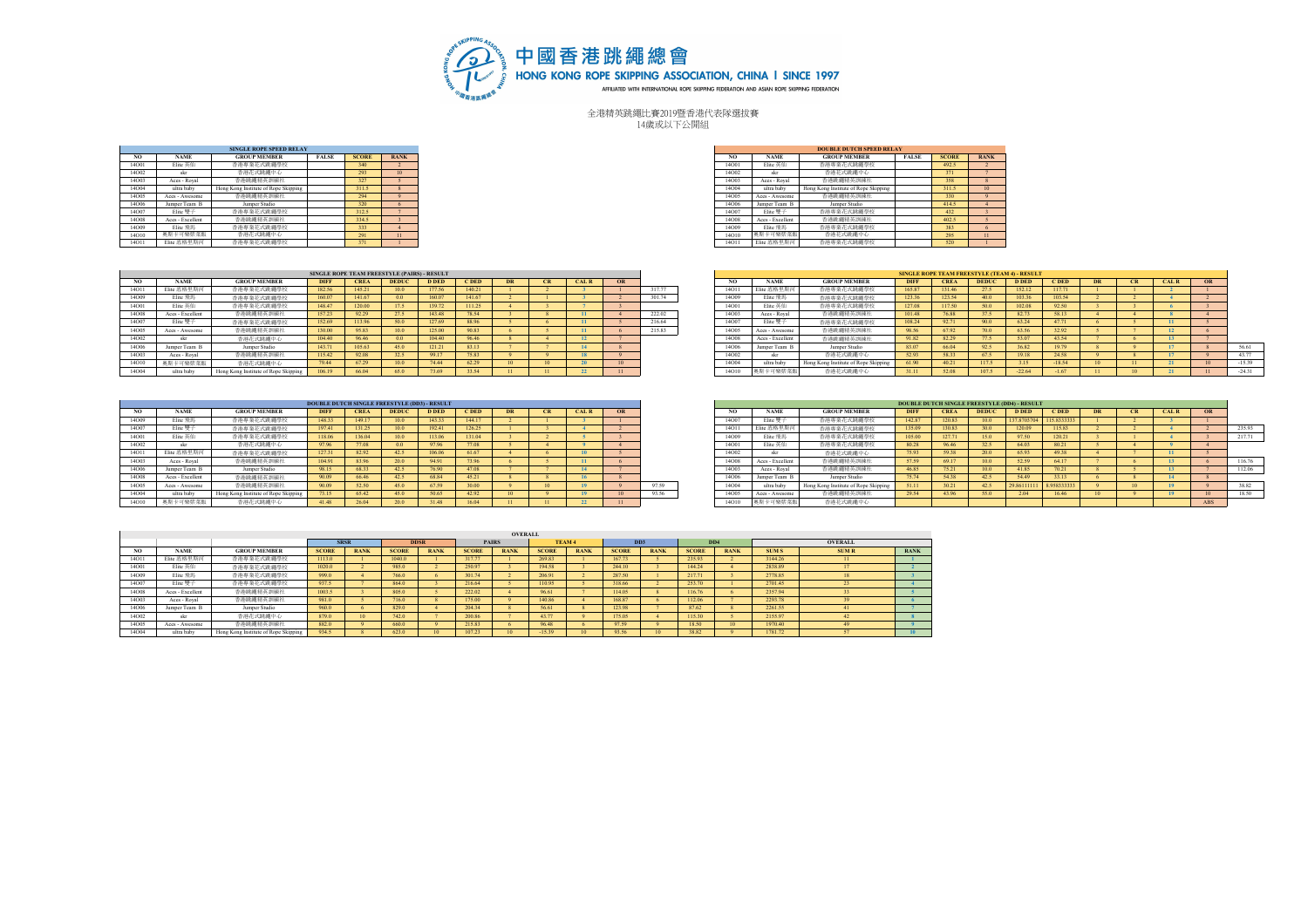

全港精英跳繩比賽2019暨香港代表隊選拔賽 15歲或以上男子組

|       |             | <b>SINGLE ROPE SPEED RELAY</b> |              |              |                         |
|-------|-------------|--------------------------------|--------------|--------------|-------------------------|
| NO.   | <b>NAME</b> | <b>GROUP MEMBER</b>            | <b>FALSE</b> | <b>SCORE</b> | <b>RANK</b>             |
| 15M12 | Super dope  | 香港花式跳鑼會                        |              | 402          |                         |
| 15M04 | JTI I       | 跳無限花織有限公司                      |              | 385.5        | $\overline{2}$          |
| 15M13 | Elite 勃蘭登王笏 | 香港專業花式跳鑼舉校                     |              | 385          | $\overline{\mathbf{3}}$ |
| 15M03 | Aces - 京典   | 香港跳鑼精英訓練社                      |              | 383          | $\overline{4}$          |
| 15M10 | Elite   読女  | 香港專業花式跳繩學校                     |              | 381          | $\overline{5}$          |
| 15M15 | Elite 蝦蚯    | 香港專業花式跳鑼舉校                     |              | 380.5        | 6                       |
| 15M06 | Elite幼狮     | 香港專業花式跳鑼舉校                     |              | 379          | $7\phantom{.0}$         |
| 15M01 | Elite 烏鴉    | 香港專業花式跳鑼舉校                     |              | 375          | $\mathbf{\hat{R}}$      |
| 15M07 | Aces - 美男   | 香港跳鑼精英訓練社                      |              | 359.5        | $\mathbf Q$             |
| 15M14 | superme     | 香港花式跳纖會                        |              | 359          | 10                      |
| 15M09 | Super Flash | 香港花式跳纖會                        |              | 358.5        | $\mathbf{H}$            |
| 15M11 | Aces-徐大男    | 香港跳鑼精英訓練社                      |              | 354.5        | 12                      |
| 15M08 | JTI II      | 跳無限花細有限公司                      |              | 354          | 13                      |
| 15M05 | Super 歐陽    | 香港花式跳鑼會                        |              | 308.5        | 14                      |

|       |             | <b>SINGLE ROPE SPEED RELAY</b> |              |              |              |
|-------|-------------|--------------------------------|--------------|--------------|--------------|
| NO.   | <b>NAME</b> | <b>GROUP MEMBER</b>            | <b>FALSE</b> | <b>SCORE</b> | <b>RANK</b>  |
| 15M12 | Super dope  | 香港花式跳鑼會                        |              | 402          |              |
| 15M04 | JTI I       | 跳無限花細有限公司                      |              | 385.5        |              |
| 15M13 | Elite 勃蘭登王笏 | 香港專業花式跳繩學校                     |              | 385          |              |
| 15M03 | Aces - 京典   | 香港跳鑼精英訓練社                      |              | 383          |              |
| 15M10 | Elite 歳女    | 香港專業花式跳繩學校                     |              | 381          |              |
| 15M15 | Elite 蝦蚯    | 香港專業花式跳繩學校                     |              | 380.5        |              |
| 15M06 | Elite幼额     | 香港專業花式跳繩學校                     |              | 379          |              |
| 15M01 | Elite 烏鴉    | 香港專業花式跳繩學校                     |              | 375          |              |
| 15M07 | Aces - 美男   | 香港跳纖精英訓練社                      |              | 359.5        |              |
| 15M14 | superme     | 香港花式跳繩會                        |              | 359          | $10-10$      |
| 15M09 | Super Flash | 香港花式跳繩會                        |              | 358.5        | $\mathbf{H}$ |
| 15M11 | Aces-徐大男    | 香港跳鑼精英訓練社                      |              | 354.5        | 12           |
| 15M08 | JTI II      | 跳無限花繩有限公司                      |              | 354          | $13-13$      |
| 15M05 | Super 歐陽    | 香港花式跳纖會                        |              | 308.5        | 14           |

|       |             |                     |             |             |              | SINGLE ROPE TEAM FREESTYLE (PAIRS) - RESULT |        |    |              |    |        |       |             |                     |             |             |              | <b>SINGLE ROPE TEAM FREESTYLE (TEAM 4) - RESULT</b> |          |           |      |             |  |
|-------|-------------|---------------------|-------------|-------------|--------------|---------------------------------------------|--------|----|--------------|----|--------|-------|-------------|---------------------|-------------|-------------|--------------|-----------------------------------------------------|----------|-----------|------|-------------|--|
|       | <b>NAME</b> | <b>GROUP MEMBER</b> | <b>DIFF</b> | <b>CREA</b> | <b>DEDUC</b> | <b>D</b> DED                                | C DED  | CR | <b>CAL R</b> | OR |        |       | <b>NAME</b> | <b>GROUP MEMBER</b> | <b>DIFF</b> | <b>CREA</b> | <b>DEDUC</b> | <b>D DED</b>                                        | C DED    | <b>DR</b> | CR   | <b>CALR</b> |  |
| 15M12 | Super dope  | 香港花式跳縄會             | 309.44      | 180.83      |              | 304.44                                      | 175.83 |    |              |    |        | 15M15 | Elite 蝦彭    | 香港專業花式跳繩學校          | 289.72      | 147.08      | 20.0         | 279.72                                              | 137.08   |           |      |             |  |
| 15M06 | Elite幼猴     | 香港專業花式跳繩學校          | 302.09      | 159.17      | 10.0         | 297.09                                      | 154.17 |    |              |    |        | 15M12 | Super dope  | 香港花式跳繩會             | 255.48      | 171.25      |              | 246.73                                              | 162.50   |           |      |             |  |
| 15M15 | Elite 蝦蚯    | 香港專業花式跳繩學校          | 301.93      | 155.00      |              | 296.93                                      | 150.00 |    |              |    |        | 15M10 | Elite   読女  | 香港專業花式跳繩學校          | 282.48      | 136.46      | 55.0         | 254.98                                              | 108.96   |           |      |             |  |
| 15M10 | Elite 歳女    | 香港專業花式跳繩學校          | 303.55      | 153.54      | 32.5         | 287.30                                      | 137.29 |    |              |    |        | 15M06 | Elite幼劉     | 香港專業花式跳繩學校          | 268.87      | 131.25      | 50.0         | 243.87                                              | 106.25   |           |      |             |  |
| 15M11 | Aces-徐大男    | 香港跳繩精英訓練社           | 292.53      | 145.42      | 25.0         | 280.03                                      | 132.92 |    | 3.00         |    |        | 15M09 | Super Flash | 香港花式跳繩會             | 242.03      | 125.00      | 52.5         | 215.78                                              | 98.75    |           |      |             |  |
| 15M03 | Aces - 京典   | 香港跳繩精英訓練社           | 275.14      | 143.96      | 22.5         | 263.89                                      | 132.71 |    | 12           |    |        | 15M11 | Aces-徐大男    | 计编址存储编辑者            | 227.61      | 123.75      | 45.0         | 205.11                                              | 101.25   |           |      |             |  |
| 15M09 | Super Flash | 香港花式跳縄會             | 277.25      | 128.33      | 40.0         | 257.25                                      | 108.33 |    |              |    | 365.58 | 15M13 | Elite 勃蘭登王笏 | 香港專業花式跳鑼學校          | 208.73      | 128.96      | 50.0         | 183.73                                              | 103.96   |           |      |             |  |
| 15M01 | Elite 烏鴉    | 香港專業花式跳繩學校          | 265.20      | 133.13      |              | 246.45                                      | 114.38 |    |              |    | 360.83 | 15M05 | Super 歐陽    | 香港花式跳鑼會             | 203.09      | 110.42      |              | 186.84                                              | 94.17    |           |      |             |  |
| 15M05 | Super 歐陽    | 香港花式跳縄會             | 233.82      | 139.17      | 400          | 213.82                                      | 119.17 |    |              |    | 332.99 | 15M04 | JTI I       | 跳無限花繩有限公司           | 218.86      | 127.71      | 675          | 185.11                                              | 93.96    |           | 10   | 18          |  |
| 15M04 | JTII        | 跳無限花纖有限公司           | 247.38      | 109.58      |              | 213.63                                      | 75.83  |    |              |    | 289.46 | 15M01 | Elite 烏鴉    | 香港專業花式跳繩學校          | 101.54      | 121.04      |              | 82.79                                               | 102.29   |           |      | 18          |  |
| 15M13 | Elite 勃蘭登王笏 | 香港專業花式跳繩學校          | 203.73      | 104.79      | 45.0         | 181.23                                      | 82.29  |    |              |    | 263.53 | 15M03 | Aces - 京典   | 香港跳繩精英訓練社           | 183.16      | 105.83      | 70.0         | 148.16                                              | 70.83    |           |      |             |  |
| 15M08 | JTI II      | 跳無限花繩有限公司           | 206.71      | 92.29       |              | 175.46                                      | 61.04  |    | 25           |    |        | 15M08 | JTI II      | 跳無限花繩有限公司           | 176.24      | 98.75       | 92.5         | 129.99                                              | 52.50    |           | 12   |             |  |
| 15M14 | superme     | 香港花式跳繩會             | 161.82      | 97.92       | 50.0         | 136.82                                      | 72.92  |    |              |    |        | 15M14 | superme     | 香港花式跳繩會             | 96.74       | 84.79       | 92.5         | 50.49                                               | 38.54    |           |      |             |  |
| 15M07 | Aces - 美男   | 香港跳鑼精英訓練社           | 183.91      | 76.67       |              | 156.41                                      | 49.17  |    | $27^{1}$     |    |        | 15M07 | Aces - 美男   | 香港跳繩精英訓練社           | 64.49       | 33.13       | 120.0        | 4.49                                                | $-26.88$ |           | - 14 |             |  |
| 15M02 | VS Team01   | 香港纖飛揚有限公司           | 141.57      | 80.83       |              | 95.32                                       | 34.58  |    |              |    |        |       |             |                     |             |             |              |                                                     |          |           |      |             |  |

| <b>NAME</b> | <b>GROUP MEMBER</b> | <b>DIFF</b> | <b>CREA</b> | <b>DEDUC</b>     | <b>D</b> DED | <b>CDED</b> |                                             | CR | <b>CALR</b> |        | NO.   | <b>NAME</b> | <b>GROUP MEMBE</b> | <b>DIFF</b> |        | <b>DEDUC</b> | <b>D DED</b> | <b>C</b> DED | DR.                                                 | <b>CR</b> | <b>CALR</b> |        |
|-------------|---------------------|-------------|-------------|------------------|--------------|-------------|---------------------------------------------|----|-------------|--------|-------|-------------|--------------------|-------------|--------|--------------|--------------|--------------|-----------------------------------------------------|-----------|-------------|--------|
| Super dope  | 香港花式跳鑼會             | 309.44      | 180.83      |                  | 304.44       | 175.83      |                                             |    |             |        | 15M15 | Elite 蝦蚯    | 香港專業花式跳鑼學          | 289.72      | 147.08 | 20.0         | 279.72       | 137.08       |                                                     |           |             |        |
| Elite幼猫     | 香港專業花式跳繩學校          | 302.09      | 159.17      | 100 <sub>0</sub> | 297.09       | 154.17      |                                             |    |             |        | 15M12 | Super dope  | 香港花式跳鑼會            | 255.48      | 171.25 | 17.5         | 246.73       | 162.50       |                                                     |           |             |        |
| Elite 蝦艇    | 香港專業花式跳繩學校          | 301.93      | 155.00      |                  | 296.93       | 150.00      |                                             |    |             |        | 15M10 | Elite 處女    | 香港車業花式跳繩學相         | 282.48      |        | 55.0         | 254.98       | 108.96       |                                                     |           |             |        |
| Elite 歳女    | 香港專業花式跳繩學校          | 303.55      | 153.54      | 32.5             | 287.30       | 137.29      |                                             |    |             |        | 15M06 | Elite幼猫     | 香港專業花式跳繩學          | 268.87      | 131.25 | 50.0         | 243.87       | 106.25       |                                                     |           |             |        |
| Aces-徐大男    | 香港跳鑼精英訓練社           | 292.53      | 145.42'     | 25.0             | 280.03       | 132.92      |                                             |    |             |        | 15M09 | Super Flash | 香港花式跳鑼會            | 242.03      | 125.00 | 52.5         | 215.78       | 98.75        |                                                     |           |             | 314.53 |
| Aces - 京典   | 香港跳繩精英訓練社           | 275.14      | 143.96      | 22.5             | 263.89       | 132.71      |                                             |    |             |        | 15M11 | Aces-徐大昊    | 香港跳繩精英訓練           | 227.61      | 123.75 | 45.0         | 205.11       |              |                                                     |           |             | 306.36 |
| Super Flash | 香港花式跳鑼會             | 277.25      | 128.33      | 40.0             | 257.25       | 108.33      |                                             |    |             | 365.58 | 15M13 | Elite 勃蘭登王  | 香港專業花式跳繩學          | 208.73      | 128.96 | 50.0         | 183.73       | 103.96       |                                                     |           |             |        |
| Elite 烏里    | 香港專業花式跳繩學校          | 265.20      | 133.13      | 37.5             | 246.45       | 114.38      |                                             |    |             | 360.83 | 15M05 | Super 歐陽    | 香港花式跳繩會            | 203.09      | 110.42 | 32.5         | 186.84       | 94.17        |                                                     |           |             |        |
| Super 歐陽    | 香港花式跳纖會             | 233.82      | 139.17      | 40.0             | 213.82       | 119.17      |                                             |    |             | 332.99 | 15M04 | JTI I       | 跳無限花繩有限公司          | 218.86      | 127.71 | 67.5         | 185.11       | 93.96        |                                                     |           |             | 279.07 |
| JTI I       | 跳無限花繩有限公            | 247.38      | 109.58      | 67.5             | 213.63       | 75.83       |                                             |    |             | 289.46 | 15M01 | Elite 烏鴉    | 香港專業花式跳繩學          | 101.54      |        | 37.5         | 82.79        | 102.29       |                                                     |           |             | 185.08 |
| Elite 勃蘭登王笏 | 香港專業花式跳繩學校          | 203.73      | 104.79      | 45.0             | 181.23       | 82.29       |                                             |    |             | 263.53 | 15M03 | Aces - 京典   | 香港跳繩精英訓練社          | 183.16      |        | 70.0         | 148.16       | 70.83        |                                                     |           |             |        |
| ЛП          | 跳無限花繩有限公            | 206.71      |             | 62.5             | 175.46       | 61.04       |                                             |    |             |        | 15M08 | JTI II      | 跳無限花繩有限公司          | 176.24      | 98.75  | 92.5         | 129.99       | 52.50        |                                                     |           | <b>AN</b>   |        |
| superme     | 香港花式跳纖會             | 161.82      | 97.92       | 50.0             | 136.82       | 72.92       |                                             |    |             |        | 15M14 | superme     | 香港花式跳鑼會            | 96.74       | 84.79  | 92.5         | 50.49        | 38.54        |                                                     |           |             |        |
| Aces - 美男   | 香港跳纖精英訓練社           | 183.91      |             | 55.0             | 156.41       | 49 17       |                                             |    |             |        | 15M07 | Aces - 美男   | 香港跳繩精英訓練社          | 64.49       |        | 120.0        | 449          | $-26.88$     |                                                     |           |             |        |
|             |                     |             |             |                  |              |             | SINGLE ROPE TEAM FREESTYLE (PAIRS) - RESULT |    |             |        |       |             |                    |             |        |              |              |              | <b>SINGLE ROPE TEAM FREESTYLE (TEAM 4) - RESULT</b> |           |             |        |

|       |             |                    |             | <b>DOUBLE DUTCH SINGLE FREESTYLE (DD3) - RESULT</b> |                |              |        |           |    |              |        |       |             |                     |             | <b>DOUBLE DUTCH SINGLE FREESTYLE (DD4) - RESULT</b> |                  |              |        |           |           |             |    |
|-------|-------------|--------------------|-------------|-----------------------------------------------------|----------------|--------------|--------|-----------|----|--------------|--------|-------|-------------|---------------------|-------------|-----------------------------------------------------|------------------|--------------|--------|-----------|-----------|-------------|----|
|       | <b>NAME</b> | <b>GROUP MEMBE</b> | <b>DIFF</b> | <b>CREA</b>                                         | <b>DEDUC</b>   | <b>D</b> DED | C DED  | <b>DR</b> | CR | <b>CAL R</b> |        |       | <b>NAME</b> | <b>GROUP MEMBER</b> | <b>DIFF</b> | <b>CREA</b>                                         | <b>DEDUC</b>     | <b>D DED</b> | C DED  | <b>DR</b> | <b>CR</b> | <b>CALR</b> | OR |
| 15M12 | Super dope  | 香港花式跳鑼會            | 261.39      | 153.33                                              |                | 247.64       | 139.58 |           |    |              |        | 15M12 | Super dope  | 香港花式跳鑼會             | 296.20      | 160.42                                              |                  | 296.20       | 160.42 |           |           |             |    |
| 15M03 | Aces - 京典   | 香港跳鑼精英訓練社          | 229.07      | 165.42                                              |                | 220.32       | 156.67 |           |    |              |        | 15M06 | Elite幼猫     | 香港專業花式跳鑼學校          | 210.65      | 157.50                                              | 0.0 <sub>1</sub> | 210.65       | 157.50 |           |           |             |    |
| 15M11 | Aces-徐大男    | 香港跳鑼精英訓練社          | 281.11      | 146.67                                              | 25.0           | 268.61       | 134.17 |           |    |              |        | 15M01 | Elite 烏鴉    | 香港專業花式跳繩學校          | 215.93      | 141.88                                              | 0.0 <sub>1</sub> | 215.93       | 141.88 |           |           |             |    |
| 15M06 | Elite幼狗     | 香港專業花式跳繩學杉         | 227.04      | 153.54                                              |                | 212.04       | 138.54 |           |    |              |        | 15M10 | Elite   読女  | 香港專業花式跳繩學校          | 200.56      | 140.42                                              | 10.0             | 195.56       | 135.42 |           |           |             |    |
| 15M05 | Super 歐陽    | 香港花式跳繩會            | 274 44      | 105.00                                              | 0 <sub>0</sub> | 274.44       | 105.00 |           |    |              |        | 15M03 | Aces - 京典   | 香港跳繩精英訓練社           | 194.35      | 136.25                                              | 100 <sub>0</sub> | 189.35       | 131.25 |           |           |             |    |
| 15M0  | Elite 烏圈    | 香港專業花式跳鑼學校         | 217.41      | 148.33                                              | 22.5           | 206.16       | 137.08 |           |    |              |        | 15M1  | Aces-徐大男    | 香港跳繩精英訓練社           | 184.17      | 115.83                                              | 10.0             | 179.17       | 110.83 |           |           |             |    |
| 15M09 | Super Flash | 香港花式跳鑼會            | 238.70      | 112.08                                              |                | 229.95       | 103.33 |           |    |              | 333.29 | 15M04 | JTI I       | 跳無限花繩有限公司           | 197.96      | 113.13                                              | 35.0             | 180.46       | 95.63  |           |           |             |    |
| 15M04 | JTI I       | 跳無限花纖有限公司          | 231.11      | 130.83                                              | $450 -$        | 208.61       | 108.33 |           |    |              | 316.94 | 15M15 | Elite 蝦蚯    | 香港專業花式跳繩學校          | 180.28      | 102.71                                              | 30.0             | 165.28       | 8771   |           |           | $\sim$      |    |
| 15M10 | Elite 歳も    | 香港專業花式跳繩學校         | 185.65      | 141.25                                              |                | 179.40       | 135.00 |           |    |              | 314.40 | 15M08 | ЛТІ ІІ      | 跳無限花繩有限公司           | 114.07      | 112.29                                              | 25.0             | 101.57       | 99.79  |           |           |             |    |
| 15M15 | Elite 蝦藍    | 香港專業花式跳繩學校         | 187.78      | 138.33                                              |                | 172.78       | 123.33 |           |    |              |        | 15M05 | Super 歐陽    | 香港花式跳鑼會             | 172.96      | 88.96                                               |                  | 154.21       | 70.21  |           |           |             | 10 |
| 15M08 | JTI II      | 跳無限花纖有限公司          | 211.85      | 117.29                                              | 25.0           | 199.35       | 104.79 |           |    |              |        | 15M07 | Aces - 美男   | 香港跳繩精英訓練社           | 135.74      | 80.42                                               | 20.0             | 125.74       | 70.42  |           |           |             |    |
| 15M14 | superme     | 香港花式跳鑼會            | 181.48      | 115.83                                              |                | 163.98       | 98.33  |           |    |              |        | 15M09 | Super Flash | 香港花式跳鑼會             | 133.15      | 81.67                                               | 40.0             | 113.15       | 61.67  |           |           |             |    |
| 15M07 | Aces - 美男   | 香港跳纖精英訓練社          | 181.48      | 98.96                                               | $450 -$        | 158.98       | 76.46  |           |    | 27           | 235.44 | 15M14 | superme     | 香港花式跳鑼會             | 111.02      | 70.83                                               |                  | 94 77        | 54.58  |           |           |             |    |
| 15M13 | Elite       | 式跡締役札              | 158.70      | 106.46                                              |                | 132.45       | 80.21  |           |    | 27           | 212.66 | 15M13 |             | 香港專業花<br>式跳繩學校      | 101.67      | 72.71                                               |                  | 77.92        | 48.96  |           | - 14      |             |    |

|       |             |                     |             |             | <b>DOUBLE DUTCH SINGLE FREESTYLE (DD3) - RESULT</b> |              |        |           |    |             |    |        |       |             |                     |             | <b>DOUBLE DUTCH SINGLE FREESTYLE (DD4) - RESULT</b> |                  |              |        |           |             |        |
|-------|-------------|---------------------|-------------|-------------|-----------------------------------------------------|--------------|--------|-----------|----|-------------|----|--------|-------|-------------|---------------------|-------------|-----------------------------------------------------|------------------|--------------|--------|-----------|-------------|--------|
| NO.   | <b>NAME</b> | <b>GROUP MEMBER</b> | <b>DIFF</b> | <b>CREA</b> | <b>DEDUC</b>                                        | <b>D</b> DED | C DED  | <b>DR</b> | CR | <b>CALR</b> | OR |        | NO.   | <b>NAME</b> | <b>GROUP MEMBER</b> | <b>DIFF</b> | <b>CREA</b>                                         | <b>DEDUC</b>     | <b>D</b> DED | C DED  | <b>CR</b> | <b>CALR</b> |        |
| 15M12 | Super dope  | 香港花式跳纖會             | 261.39      |             | 275                                                 | 247.64       | 139.58 |           |    |             |    |        | 15M12 | Super dope  | 香港花式跳鑼會             | 296.20      | 160.42                                              | 00               | 296.20       | 160.42 |           |             |        |
| 15M03 | Aces - 京典   | 香港跳纖精英訓練社           | 229.07      | 165.42      | 17.5                                                | 220.32       | 156.67 |           |    |             |    |        | 15M06 | Elite幼拳     | 香港專業花式跳繩學           | 210.65      | 157.50                                              | 0 <sub>0</sub>   | 210.65       | 157.50 |           |             | 368.15 |
| 15M11 | Aces-徐大男    | 香港跳鑼精英訓練社           | 281.11      | 146.67      | 25.0                                                | 268.61       | 134.17 |           |    |             |    |        | 15M01 | Elite 烏廻    | 香港專業花式跳鑼學校          | 215.93      |                                                     | 00               | 215.93       | 141.88 |           |             | 357.80 |
| 5M06  | Elite幼猫     | 香港專業花式跳繩學校          | 227.04      |             | 30.0                                                | 212.04       | 138.54 |           |    |             |    |        | 15M10 | Elite 歳女    | 香港專業花式跳鑼學校          | 200.56      | 140.42                                              | 100 <sub>0</sub> | 195.56       | 135.42 |           |             |        |
| 15M05 | Super 歐陽    | 香港花式跳纖會             | 274.44      | 105.00      | 0.0                                                 | 274.44       | 105.00 |           |    |             |    |        | 15M03 | Aces - 京典   | 香港跳繩精英訓練社           | 194.35      | 136.25                                              | 10.0             | 189.35       | 131.25 |           |             |        |
| 5M01  | Elite 烏里    | 香港專業花式跳繩學           | 217.41      | 148.33      | 22.5                                                | 206.16       | 137.08 |           |    |             |    |        | 15M11 | Aces-徐大男    | 香港跳繩精英訓練社           | 184 17      | 115.83                                              | 100 <sub>0</sub> | 179.17       | 110.83 |           |             |        |
| 5M09  | Super Flash | 香港花式跳纖會             | 238.70      | 112.08      | 17.5                                                | 229.95       | 103.33 |           |    |             |    | 333.29 | 15M04 | JTI I       | 跳無限花繩有限公司           | 197.96      |                                                     | 35.0             | 180.46       | 95.63  |           |             |        |
| 5M04  | JTI I       | 跳無限花繩有限公            | 231.11      | 130.83      | 45.0                                                | 208.61       | 108.33 |           |    |             |    | 316.94 | 15M15 | Elite 蝦艇    | 香港專業花式跳鑼學校          | 180.28      | 102.71                                              | 30.0             | 165.28       | 87.71  |           |             |        |
| 5M10  | Elite 歳女    | 香港專業花式跳繩學校          | 185.65      | 141.25      | 12.5                                                | 179.40       | 135.00 |           |    |             |    | 314.40 | 15M08 | JTI II      | 跳無限花繩有限公            | 114.07      |                                                     | 25.0             | 101.57       | 99.79  |           |             |        |
| 15M15 | Elite 蝦艇    | 香港專業花式跳繩學校          | 187.78      |             | 30.0                                                | 172.78       | 123.33 |           |    |             |    |        | 15M05 | Super 歐陽    | 香港花式跳繩會             | 172.96      | 88.96                                               | 375              | 154.21       | 70.21  |           |             |        |
| 5M08  | ЛП          | 跳無限花纖有限公            | 211.85      | 117.29      | 25.0                                                | 199.35       | 104.79 |           |    |             |    |        | 15M07 | Aces - 美男   | 香港跳繩精英訓練?           | 135.74      | 80.42                                               | 20.0             | 125.74       | 70.42  |           |             |        |
| 15M14 | superme     | 香港花式跳纖會             | 181.48      |             | 35.0                                                | 163.98       | 98.33  |           |    |             |    |        | 15M09 | Super Flash | 香港花式跳繩會             | 133.15      | 81.67                                               | 400              | 113.15       | 61.67  |           |             |        |
| 15M07 | Aces - 美男   | 香港跳鑼精英訓練社           | 181.48      | 98.96       | 45.0                                                | 158.98       | 76.46  |           |    |             |    | 235.44 | 15M14 | superme     | 香港花式跳鑼會             | 111.02      |                                                     | 32.5             | 94 77        | 54.58  |           |             |        |
| 15M13 | Elite 勃蘭登王笏 | 香港專業花               | 158.70      |             | 52.5                                                | 132.45       |        |           |    |             |    | 212.66 | 15M13 | Elite 勃蘭登王多 | 香港專業花式跳繩學校          | 101.67      | 23.71                                               | 475              | 77.92        |        |           |             |        |

|       |             |                     |              |                 |              |                        |              | <b>OVERALL</b>   |              |                  |              |                             |                 |                 |             |                |                 |
|-------|-------------|---------------------|--------------|-----------------|--------------|------------------------|--------------|------------------|--------------|------------------|--------------|-----------------------------|-----------------|-----------------|-------------|----------------|-----------------|
|       |             |                     | <b>SRSR</b>  |                 | <b>DDSR</b>  |                        |              | <b>PAIRS</b>     | TEAM 4       |                  |              | D <sub>D</sub> <sub>3</sub> | DD <sub>4</sub> |                 |             | <b>OVERALL</b> |                 |
| NO    | <b>NAME</b> | <b>GROUP MEMBER</b> | <b>SCORE</b> | <b>RANK</b>     | <b>SCORE</b> | <b>RANK</b>            | <b>SCORE</b> | <b>RANK</b>      | <b>SCORE</b> | <b>RANK</b>      | <b>SCORE</b> | <b>RANK</b>                 | <b>SCORE</b>    | <b>RANK</b>     | <b>SUMS</b> | <b>SUMR</b>    | <b>RANK</b>     |
| 15M12 | Super dope  | 香港花式跳纖會             | 1206.0       |                 | 1240.0       |                        | 480.27       |                  | 409.23       |                  | 387.22       |                             | 456.62          |                 | 4179.34     |                |                 |
| 15M06 | Elite幼额     | 香港專業花式跳繩學校          | 1137.0       |                 | 1217.0       |                        | 451.26       |                  | 350.12       |                  | 350.58       |                             | 368.15          |                 | 3874.11     | 22             |                 |
| 15M10 | Elite 歳女    | 香港專業花式跳繩學校          | 143.0        |                 | 1321.0       |                        | 424.59       |                  | 363.94       |                  | 314.40       |                             | 330.97          |                 | 3897.90     | 26             |                 |
| 15M15 | Elite 蝦蚯    | 香港專業花式跳繩學校          | 1141.5       |                 | 11800        |                        | 446.93       |                  | 416.81       |                  | 296.11       | 10 <sup>1</sup>             | 252.99          | $\mathbf{R}$    | 3734.33     | 33             |                 |
| 15M03 | Aces - 京典   | 香港跳繩精英訓練社           | 1149.0       |                 | 1150.0       | 6                      | 396.60       | 6                | 218.99       | $11-1$           | 376.99       |                             | 320.60          |                 | 3612.18     | 34             |                 |
| 15M0  | <b>JTII</b> | 跳無限花纖有限公司           | 1156.5       |                 | 1214.0       |                        | 289.46       | 10 <sup>°</sup>  | 279.07       |                  | 316.94       |                             | 276.09          |                 | 3532.06     | 40             |                 |
| 15M11 | Aces-徐大男    | 香港跳繩精英訓練社           | 1063.5       | 12 <sup>7</sup> | 1032.0       | 10 <sup>°</sup>        | 412.95       |                  | 306.36       |                  | 402.78       |                             | 290.00          | 6               | 3507.58     | 42             |                 |
| 15M0  | Elite 烏鴉    | 香港專業花式跳繩學校          | 125.0        |                 | 10490        | $\Omega$               | 360.83       |                  | 185.08       | 10 <sup>10</sup> | 343.24       |                             | 357.80          |                 | 3420.95     | 44             |                 |
| 15M09 | Super Flash | 香港花式跳纖會             | 1075.5       | $\mathbf{H}$    | 1090.0       | $\mathbf{\mathcal{R}}$ | 365.58       |                  | 314.53       |                  | 333.29       |                             | 17481           | 12 <sup>2</sup> | 3353.71     | 50             |                 |
| 15M13 | Elite 勃蘭登王笏 | 香港專業花式跳繩學校          | 1155.0       |                 | 1093.0       | -                      | 263.53       | 10 <sup>10</sup> | 287.69       |                  | 212.66       | 14                          | 126.88          | 14              | 3138.76     | 55             | 10              |
| 15M05 | Super 歐陽    | 香港花式跳纖會             | 925.5        | 14              | 1018.0       | $\mathbf{H}$           | 332.99       |                  | 281.00       |                  | 379.44       |                             | 224.42          | 10 <sup>°</sup> | 3161.35     | 57             | 11              |
| 15M08 | JTI II      | 跳無限花繩有限公司           | 1062.0       | $13-13$         | 988.0        | 12                     | 236.50       | 12               | 182.49       | 12 <sup>°</sup>  | 304 14       | 11.                         | 201.37          | $\Omega$        | 2974.50     | 69             | 12              |
| 15M07 | Aces - 美男   | 香港跳纖精英訓練社           | 1078.5       |                 | 770.0        | 14                     | 205.58       | 14               | $-22.38$     | 14               | 235.44       | $13-13$                     | 196.16          | 10 <sup>°</sup> | 2463.29     | 74             | 14              |
| 15M14 | superme     | 香港花式跳纖會             | 10770        | 10 <sup>1</sup> | 976.0        | 13 <sup>°</sup>        | 209.74       | 13.              | 89.03        | 13.              | 262.31       | 12 <sup>°</sup>             | 149.35          | 13 <sup>°</sup> | 2763.43     | 74             | 13 <sup>°</sup> |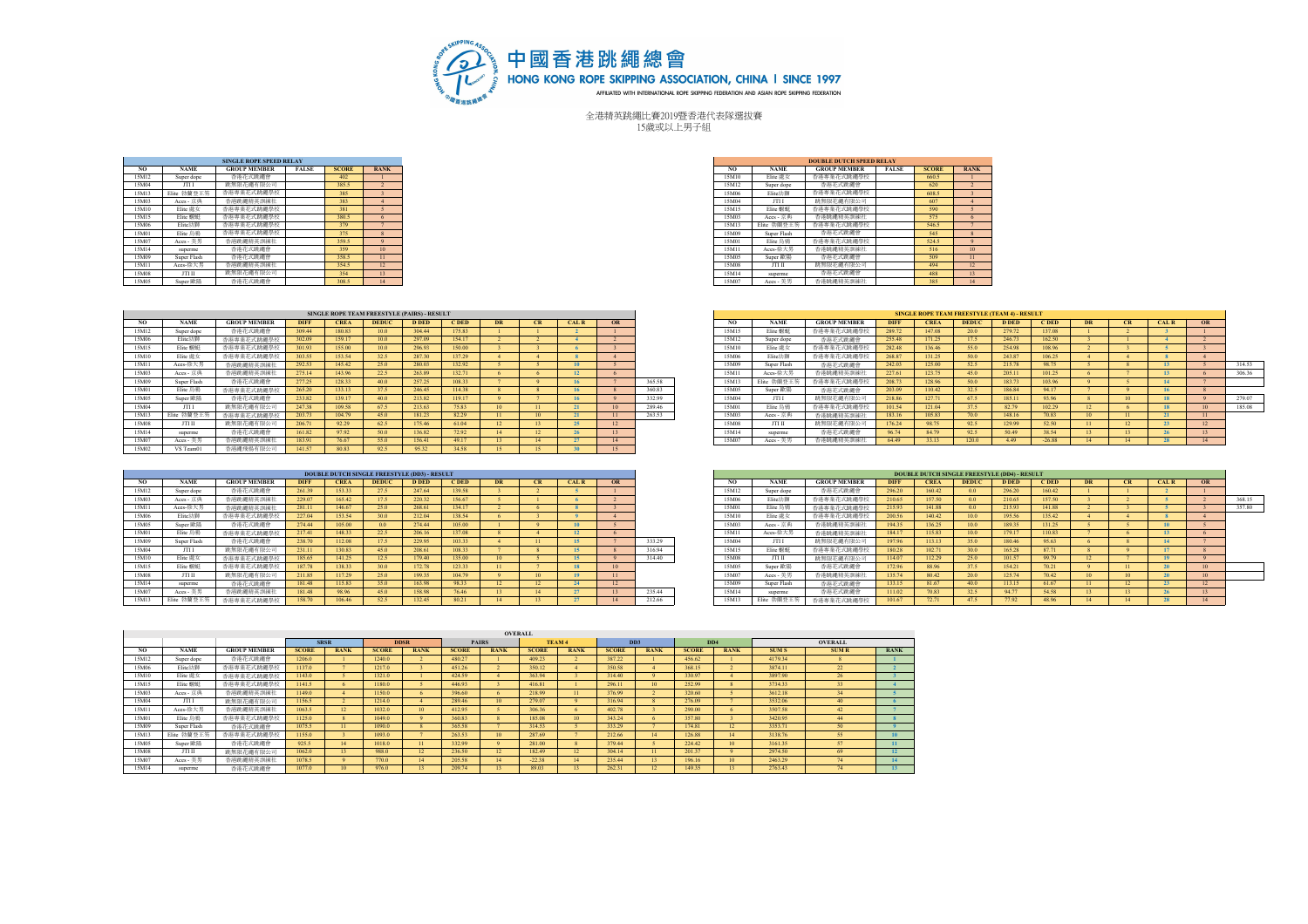

全港精英跳繩比賽2019暨香港代表隊選拔賽 15歲或以上女子組

|       |                    | <b>SINGLE ROPE SPEED RELAY</b>                  |              |                                                                                                                |                        |
|-------|--------------------|-------------------------------------------------|--------------|----------------------------------------------------------------------------------------------------------------|------------------------|
| NO    | <b>NAME</b>        | <b>GROUP MEMBER</b>                             | <b>FALSE</b> | <b>SCORE</b>                                                                                                   | <b>RANK</b>            |
| 15F10 | <b>Super Noisy</b> | 香港花式跳繩會                                         |              | 378                                                                                                            |                        |
| 15F02 | Elite杏爾斯橡樹         | 香港專業花式跳鑼學校                                      |              | 365.5                                                                                                          |                        |
| 15F06 | Elite 天秤           | 香港專業花式跳鑼學校                                      |              | 358                                                                                                            |                        |
| 15F03 | Aces-Indigo        | 香港跳繩精英訓練社                                       |              | 346.5                                                                                                          |                        |
| 15F07 | $Aces - Four +$    | 香港跳繩精英訓練社                                       |              | 342                                                                                                            |                        |
| 15F08 | Super Thunder      | 香港花式跳繩會                                         |              | 325.5                                                                                                          |                        |
| 15F09 | Elite 猫頭鷹          | 香港專業花式跳繩學校                                      |              | 322                                                                                                            |                        |
| 15F13 | Elite天鶴            | 香港專業花式跳鑼學校                                      |              | 309                                                                                                            |                        |
| 15F01 | Maleteam           | 香港花式跳繩中心                                        |              | 305.5                                                                                                          |                        |
| 15F12 | Elite安提諾           | 香港專業花式跳繩學校                                      |              | 283                                                                                                            | 10 <sup>10</sup>       |
| 15F11 | Jumper 諾星          | Jumper Studio                                   |              | 281.5                                                                                                          |                        |
|       |                    | the contract of the contract of the contract of |              | and the state of the state of the state of the state of the state of the state of the state of the state of th | <b>Service Service</b> |

|       |                 | <b>SINGLE ROPE SPEED RELAY</b> |              |              |                       |
|-------|-----------------|--------------------------------|--------------|--------------|-----------------------|
| NO.   | <b>NAME</b>     | <b>GROUP MEMBER</b>            | <b>FALSE</b> | <b>SCORE</b> | <b>RANK</b>           |
| 15F10 | Super Noisy     | 香港花式跳繩會                        |              | 378          |                       |
| 15F02 | Elite杏爾斯橡樹      | 香港專業花式跳繩學杉                     |              | 365.5        |                       |
| 15F06 | Elite 天秤        | 香港專業花式跳鑼學相                     |              | 358          |                       |
| 15F03 | Aces-Indigo     | 香港跳繩精英訓練社                      |              | 346.5        |                       |
| 15F07 | $Aces - Four +$ | 香港跳繩精英訓練社                      |              | 342          |                       |
| 15F08 | Super Thunder   | 香港花式跳鑼會                        |              | 325.5        |                       |
| 15F09 | Elite 猫頭鷹       | 香港專業花式跳繩學相                     |              | 322          |                       |
| 15F13 | Elite天鹤         | 香港專業花式跳繩學相                     |              | 309          |                       |
| 15F01 | Maleteam        | 香港花式跳繩中心                       |              | 305.5        |                       |
| 15F12 | Elite安提諾        | 香港專業花式跳繩學相                     |              | 283          | 10                    |
| 15F11 | Jumper 諧星       | Jumper Studio                  |              | 281.5        | $\mathbf{1}$          |
| 15F04 | Jumper Team A   | Jumper Studio                  |              | 276.5        | 12 <sup>o</sup><br>12 |
| 15F05 | Super Chaotic   | 香港花式跳繩會                        |              | 268.5        | 13                    |

|       |                 |                     |             |             | SINGLE ROPE TEAM FREESTYLE (PAIRS) - RESULT |        |         |           |    |        |                 |        |       |                    |                     |             | <b>SINGLE ROPE TEAM FREESTYLE (TEAM 4) - RESULT</b> |               |              |          |                 |      |  |
|-------|-----------------|---------------------|-------------|-------------|---------------------------------------------|--------|---------|-----------|----|--------|-----------------|--------|-------|--------------------|---------------------|-------------|-----------------------------------------------------|---------------|--------------|----------|-----------------|------|--|
| NO    | NAME.           | <b>GROUP MEMBER</b> | <b>DIFF</b> | <b>CREA</b> | <b>DEDIIC</b>                               | D DED  | $C$ DED | <b>DR</b> | CR | CAI, R | $\overline{OR}$ |        | NO.   | <b>NAME</b>        | <b>GROUP MEMBER</b> | <b>DIFF</b> | CRE                                                 | <b>DEDIIC</b> | <b>D DED</b> | C DED    | <b>DR</b>       | CALR |  |
| 15F02 | Elite杏爾斯橡樹      | 香港專業花式跳鑼星           | 223.67      | 150.42      | 20.0                                        | 213.67 | 140.42  |           |    |        |                 |        | 15F09 | Elite 猫頭鷹          | 香港專業花式跳繩學校          | 193.84      | 126.88                                              | 37.5          | 175.09       | 108.13   |                 |      |  |
| 15F06 | Elite 天秤        | 香港專業花式跳鑼星           | 238.25      | 137.29      | 22.5                                        | 227.00 | 126.04  |           |    |        |                 |        | 15F10 | <b>Super Noisy</b> | 香港花式跳鑼會             | 163.50      | 123.75                                              | 32.5          | 147.25       | 107.50   |                 |      |  |
| 15F10 | Super Noisy     | 香港花式跳鑼會             | 209.06      | 142.92      | 10.0                                        | 204.06 | 137.92  |           |    |        |                 |        | 15F06 | Elite 天秤           | 香港專業花式跳繩學           | 169.38      | 114.38                                              | 70.0          | 134.38       | 79.38    |                 |      |  |
| 15F03 | $Aces = Indigo$ | 香港跳鑼精英訓練            | 200.49      | 127.29      | 17.5                                        | 191.74 | 118.54  |           |    |        |                 | 310.29 | 15F02 | Elite查爾斯橡樹         | 香港專業花式跳繩學           | 166.63      | 103.75                                              | 95.0          | 119.13       | 56.25    |                 |      |  |
| 15F08 | Super Thunder   | 香港花式跳鑼會             | 187.11      | 122.08      | 2.5                                         | 185.86 | 120.83  |           |    |        |                 | 306.70 | 15F08 | Super Thunder      | 香港花式跳鑼會             | 122.50      | 94.58                                               | 50.0          | 97.50        | 69.58    |                 |      |  |
| 15F09 | Elite 猫頭鷹       | 香港專業花式跳鑼星           | 200.81      | 121.88      | 52.5                                        | 174.56 | 95.63   |           |    |        |                 |        | 15F05 | Super Chaotic      | 香港花式跳鑼會             | 83.83       | 81.88                                               | 55.0          | 56.33        | 54.38    |                 | 12   |  |
| 15F13 | Elite天鹤         | 香港專業花式跳鑼型           | 143.02      | 106.67      | 40.0                                        | 123.02 | 86.67   |           |    |        |                 |        | 15F13 | Elite天鶴            | 香港專業花式跳繩學           | 86.42       | 85.21                                               | 100.0         | 36.42        | 35.21    |                 | 14   |  |
| 15F07 | $Aces - Four +$ | 香港跳鑼精英訓練            | 140.92      | 104.58      | 55.0                                        | 113.42 | 77.08   |           |    |        |                 | 190.50 | 15F03 | Aces-Indigo        | 香港跳鑼精英訓練            | 81.77       |                                                     | 92.5          | 35.52        | 30.83    |                 | 16   |  |
| 15F05 | Super Chaotic   | 香港花式跳鑼會             | 112.13      | 93.75       | 30.0                                        | 97.13  | 78.75   |           |    |        |                 | 175.88 | 15F07 | $Aces = Four 7$    | 香港跳繩精英訓練?           | 89.28       | 79.38                                               | 125.0         | 26.78        | 16.88    | $\overline{10}$ | 20   |  |
| 15F12 | Elite安提諾        | 香港專業花式跳鑼星           | 144.68      | 99.17       | 55.0                                        | 117.18 | 71.67   |           |    |        |                 |        | 15F01 | Maleteam           | 香港花式跳鑼中心            | 80.59       | 52.29                                               | 105.0         | 28.09        | $-0.21$  |                 |      |  |
| 15F04 | Jumper Team A   | Jumper Studio       | 129.35      | 98.33       | 45.0                                        | 106.85 | 75.83   |           |    |        |                 |        | 15F11 | Jumper 諧舞          | Jumper Studio       | 56.82       | 72.29                                               | 110.0         | 1.82         | 17.29    |                 | 20   |  |
| 15F11 | Jumper 諧星       | Jumper Studio       | 85.77       | 102.29      | 50.0                                        | 60.77  | 77.29   |           |    |        |                 |        | 15F12 | Elite安提諾           | 香港專業花式跳繩尋           | 65.35       | 60.63                                               | 127.5         | 1.60         | $-313$   |                 |      |  |
| 15F01 | Maleteam        | 香港花式跳鑼中心            | 12.35       | 72.08       | 45.0                                        | 89.85  | 49.58   |           |    |        |                 |        | 15F04 | Jumper Team.       | Jumper Studio       | 50.12       | 48.75                                               | 135.0         | $-17.38$     | $-18.75$ |                 | 26   |  |
| 15F14 | VS Team02       | 香港纖飛揚有限公            |             | 76.67       | 67.5                                        | 65.52  | 42.92   |           |    |        |                 |        |       |                    |                     |             |                                                     |               |              |          |                 |      |  |

|       |                 |                     |             |             | <b>DOUBLE DUTCH SINGLE FREESTYLE (DD3) - RESULT</b> |              |        |    |                 |             |              |        |       |                    |                     |             |             |                  | <b>DOUBLE DUTCH SINGLE FREESTYLE (DD4) - RESULT</b> |        |           |    |             |    |
|-------|-----------------|---------------------|-------------|-------------|-----------------------------------------------------|--------------|--------|----|-----------------|-------------|--------------|--------|-------|--------------------|---------------------|-------------|-------------|------------------|-----------------------------------------------------|--------|-----------|----|-------------|----|
|       | <b>NAME</b>     | <b>GROUP MEMBER</b> | <b>DIFF</b> | <b>CREA</b> | <b>DEDUC</b>                                        | <b>D</b> DED | C DED  | DR | <b>CR</b>       | <b>CALR</b> | OR           |        |       | <b>NAME</b>        | <b>GROUP MEMBER</b> | <b>DIFF</b> | <b>CREA</b> | <b>DEDUC</b>     | <b>D</b> DED                                        | C DED  | <b>DR</b> | CR | <b>CALR</b> | OR |
| 15F02 | Elite查爾斯橡樹      | 香港專業花式跳鑼學,          | 246.94      | 184.58      | 60.0                                                | 216.94       | 154.58 |    |                 |             |              |        | 15F06 | Elite 天秤           | 香港專業花式跳繩學相          | 15.19       | 130.42      |                  | 115.19                                              | 130.42 |           |    |             |    |
| 15F06 | Elite 天秤        | 香港專業花式跳鑼型           |             | 143.75      | 10.0 <sub>1</sub>                                   | 188.80       | 138.75 |    |                 |             |              |        | 15F02 | Elite查爾斯橡樹         | 香港專業花式跳繩學           | 126.94      | 132.92      | 27.5             | 113.19                                              | 119.17 |           |    |             |    |
| 15F09 | Elite 猫頭鷹       | 香港專業花式跳鑼學           |             | 127.50      | 20.0                                                | 151.67       | 117.50 |    |                 |             |              |        |       | Aces-Indigo        | 香港跳鑼精英訓練            | 97.87       | 99.58       | 100 <sub>0</sub> | 92.87                                               | 94.58  |           |    |             |    |
| 15F07 | $Aces - Four +$ | 香港跳鑼精英訓練社           | 163.98      | 104.79      | 45.0                                                | 141.48       | 82.29  |    |                 |             |              | 223.77 |       | <b>Super Noisy</b> | 香港花式跳鑼會             | 97.13       | 94.79       | 25.0             | 84.63                                               | 82.29  |           |    | 10          |    |
| 15F10 | Super Noisy     | 香港花式跳繩會             | 161.02      | 109.38      |                                                     | 137.27       | 85.63  |    |                 |             |              | 222.89 | 15F08 | Super Thunder      | 香港花式跳繩會             | 72.96       | 96.67       | 20.0             | 62.96                                               | 86.67  |           |    | 10          |    |
| 15F08 | Super Thunder   | 香港花式跳鑼會             |             | 86.46       |                                                     | 136.39       | 71.46  |    |                 |             |              |        | 15F09 | Elite 猫頭鹰          | 港專業花式跳繩學            | 82.31       | 108.13      | 42.5             | 61.06                                               | 86.88  |           |    | 10          |    |
| 15F13 | Elite天鹤         | 香港專業花式跳鑼學           | 128.15      | 90.21       | 20.0                                                | 118.15       | 80.21  |    |                 |             |              | 198.36 |       | Elite天鹤            | 香港專業花式跳繩學           | 61.67       | 71.46       | 30.0             | 46.67                                               | 56.46  |           |    | 14          |    |
| 15F05 | Super Chaotic   | 香港花式跳繩會             | 121.30      | 77.29       | 5.0<                                                | 118.80       | 74.79  |    |                 |             |              | 193.59 | 15F07 | $Aces - Four +$    | 香港跳繩精英訓練            | 68.61       | 65.42       | 60.0             | 38.61                                               | 35.42  |           |    | 17          |    |
| 15F03 | $Aces = Indigo$ | 香港跳繩精英訓練?           |             | 79.79       |                                                     | 131.90       | 58.54  |    |                 |             |              |        |       | Jumper Team /      | Jumper Studio       | 61.02       | 53.96       | 52.5             | 34.77                                               | 27.71  |           |    | $\sim$      |    |
| 15F11 | Jumper 諧星       | Jumper Studio       |             | 69.17       | 40.0                                                | 90.93        | 49.17  |    |                 |             | 10           |        | 15F12 | Elite安提諾           | 香港專業花式跳繩學           | 55.56       | 53.13       | 50.0             |                                                     | 28.13  |           |    |             |    |
| 15F12 | Elite安提諾        | 香港專業花式跳繩學           | 119.54      | 66.25       |                                                     | 95.79        | 42.50  |    | $12-12$         |             | $\mathbf{H}$ |        | 15F01 | Maleteam           | 香港花式跳繩中             | 31.67       | 64 17       | 37.5             | 12.92                                               | 45.42  |           |    | 20          |    |
| 15F0  | Maleteam        | 香港花式跳鑼中心            | 107.59      | 68.54       | 45.0                                                | 85.09        | 46.04  |    | 11 <sup>2</sup> |             | 12           |        | 15F05 | Super Chaotic      | 香港花式跳鑼會             | 36.85       | 43.54       | 32.5             | 20.60                                               | 27.29  |           |    |             |    |
| 15F14 | VS Team02       | 香港繩飛揚有限公            |             | 52.71       |                                                     | 40 46        | 37.71  |    |                 |             |              |        | 15F11 | Jumper 諾星          | Jumper Studio       | 37.41       | 50.63       | 52.5             | 11.16                                               | 24.38  |           |    |             |    |
| 15F04 | Jumper Team A   | Jumper Studio       | 58.89       | 36.46       |                                                     | 28.89        | 6.46   |    |                 |             | 14           |        |       |                    |                     |             |             |                  |                                                     |        |           |    |             |    |

|       |                      |                     |             |             | SINGLE ROPE TEAM FREESTYLE (PAIRS) - RESULT |              |             |     |    |             |           |        |       |                    |                     |             |             | <b>SINGLE ROPE TEAM FREESTYLE (TEAM 4) - RESULT</b> |              |          |  |             |    |        |
|-------|----------------------|---------------------|-------------|-------------|---------------------------------------------|--------------|-------------|-----|----|-------------|-----------|--------|-------|--------------------|---------------------|-------------|-------------|-----------------------------------------------------|--------------|----------|--|-------------|----|--------|
| NO    | <b>NAME</b>          | <b>GROUP MEMBER</b> | <b>DIFF</b> | <b>CREA</b> | <b>DEDUC</b>                                | <b>D</b> DED | <b>CDED</b> | DR. | CR | <b>CALR</b> | <b>OR</b> |        |       | <b>NAME</b>        | <b>GROUP MEMBER</b> | <b>DIFF</b> | <b>CREA</b> | <b>DEDUC</b>                                        | <b>D</b> DED | C DED    |  | <b>CALR</b> | OR |        |
| 15F02 | Elite杏爾斯橡樹           | 港專業花式跳鑼學            | 223.67      | 150.42      | 20.0                                        | 213.67       | 140.42      |     |    |             |           |        | 15F09 | Elite 猫頭鷹          | 卡洪東業花式跳繩學           | 193.84      | 126.88      |                                                     | 175.09       | 108.13   |  |             |    |        |
| 15F06 | Elite 天秤             | 香港專業花式跳繩            | 238.25      | 137.29      | 22.5                                        | 227.00       | 126.04      |     |    |             |           |        | 15F10 | <b>Super Noisy</b> | 香港花式跳繩會             | 163.50      | 123.75      |                                                     | 147.25       | 107.50   |  |             |    |        |
| 15F10 | <b>Super Noisy</b>   | 香港花式跳鑼會             | 209.06      | 142.92      | $100 -$                                     | 204.06       | 137.92      |     |    |             |           |        | 15F06 | Elite 天秤           | <b>专港專業花式跳繩型</b>    | 169.38      | 114.38      |                                                     | 134.38       |          |  |             |    |        |
| 15F03 | Aces-Indigo          | 基斯基特基利特             | 200.49      | 127.29      | 17.5                                        | 191.74       | 118.54      |     |    |             |           | 310.29 | 15F02 | Elite查爾斯橡樹         | おおおやおおおき            | 166.63      | 103.75      | 95.0                                                | 119.13       | 56.25    |  |             |    | 175.38 |
| 15F08 | Super Thunder        | 香港花式跳鑼會             | 187.11      | 122.08      | 2.5                                         | 185.86       | 120.83      |     |    |             |           | 306.70 | 15F0  | Super Thunder      | 香港花式跳繩會             | 122.50      | 94.58       | 50.0                                                | 97.50        | 69.58    |  |             |    | 167.08 |
| 15F09 | Elite 猫頭蘭            | 津專業花式跳鑼學            | 200.81      | 121.88      | 52.5                                        | 174.56       | 95.63       |     |    |             |           |        | 15F05 | Super Chaotic      | 香港花式跳繩會             | 83.83       | 81.88       |                                                     | 56.33        |          |  | 12          |    |        |
| 15F13 | Elite天很              | 香港專業花式跳繩學           | 143.02      | 106.67      | 400                                         | 123.02       | 86.67       |     |    |             |           |        | 15F13 | Elite天鶴            | 香港專業花式跳繩            | 86.42       | 85.21       | 100.0                                               | 36.42        |          |  | 14          |    |        |
| 15F07 | $Aces - Four +$      | 香港跳羅精英訓練社           | 140.92      | 104.58      | 55.0                                        | 113.42       | 77.08       |     |    |             |           | 190.50 | 15F03 | Aces-Indigo        | 香港跳羅精英訓練?           | 8177        | 77.08       | 92.5                                                | 35.52        | 30.83    |  |             |    |        |
| 15F05 | <b>Super Chaotic</b> | 香港花式跳鑼會             | 112.13      |             | 30.0                                        | 97.13        | 78.75       |     |    |             |           | 175.88 | 15F07 | $Aces = Four 7$    | 香港跳鑼精英訓練?           | 89.28       | 79.38       | 125.0                                               | 26.78        |          |  |             |    | 43.66  |
| 15F12 | Elite安提諾             | 香港專業花式跳繩學           | 144.68      | 99.17       | 55.0                                        | 117.18       | 71.67       |     |    |             |           |        | 15F01 | Maleteam           | 香港花式跳鑼中心            | 80.59       | 52.29       | 105.0                                               | 28.09        |          |  |             |    | 27.88  |
| 15F04 | Jumper Team A        | Jumper Studio       | 129.35      | 98.33       | 45.0                                        | 106.85       | 75.83       |     |    |             |           |        | 15F1  | Jumper 諧星          | Jumper Studio       | 56.82       | 72.29       |                                                     | 1.82         |          |  |             |    |        |
| 15F11 | Jumper 諧星            | Jumper Studio       | 85.77       | 102.29      | 50.0                                        | 60.77        | 77.29       |     |    |             |           |        | 15F12 | Elite安提諾           | 香港專業花式跳鑼尋           | 65.35       | 60.63       | 127.5                                               | 1.60         |          |  | 24          |    |        |
| 15F01 | Maleteam             | 香港花式跳鑼中             | 112.35      |             | 45.0                                        | 89.85        | 49.58       |     |    |             |           |        | 15F04 | Jumper Team A      | Jumper Studio       | 50.12       | 48.75       | 135.0                                               | $-17.38'$    | $-18.75$ |  | 26          |    |        |

|       |                    |                     |             | DOUBLE DUTCH SINGLE FREESTYLE (DD3) - RESULT |              |        |        |           |    |             |           |        |       |                            |                     |             |             | <b>DOUBLE DUTCH SINGLE FREESTYLE (DD4) - RESULT</b> |              |             |           |             |           |        |
|-------|--------------------|---------------------|-------------|----------------------------------------------|--------------|--------|--------|-----------|----|-------------|-----------|--------|-------|----------------------------|---------------------|-------------|-------------|-----------------------------------------------------|--------------|-------------|-----------|-------------|-----------|--------|
| NO    | <b>NAME</b>        | <b>GROUP MEMBER</b> | <b>DIFF</b> | <b>CREA</b>                                  | <b>DEDUC</b> | D DED  | C DED  | <b>DR</b> | CR | <b>CALR</b> | <b>OR</b> |        |       | <b>NAME</b>                | <b>GROUP MEMBER</b> | <b>DIFF</b> | <b>CREA</b> | <b>DEDUC</b>                                        | <b>D</b> DED | <b>CDED</b> | <b>DR</b> | <b>CALR</b> | <b>OR</b> |        |
| 15F02 | Elite杏爾斯橡樹         | 法事業花式跳鑼學            | 246.94      | 184.58                                       | 60.0         | 216.94 | 154.58 |           |    |             |           |        | 15F06 | Elite 天秤                   | 香港專業花式跳繩學           | 115.19      | 130.42      |                                                     | 115.19       | 130.42      |           |             |           |        |
| 15F06 | Elite 天秤           | <b>专港專業花式跳鑼學</b>    | 193.80      | 143.75                                       | $100 -$      | 188.80 | 138.75 |           |    |             |           |        | 15F02 | Elite查爾斯橡樹                 | 香港專業花式跳鑼尋           | 126.94      | 132.92      |                                                     | 113.19       | 119.17      |           |             |           |        |
| 15F09 | Elite 貓頭蘭          | 港專業花式跳繩學            | 161.67      | 127.50                                       | 20.0         | 151.67 | 117.50 |           |    |             |           |        | 15F03 | Aces-Indigo                | 香港跳繩精英訓練            | 97.87       | 99.58       |                                                     | 92.87        | 94.58       |           |             |           |        |
| 15F07 | $Aces - Four +$    | 在洪跳纖精英訓練社           | 163.98      | 104.79                                       | 45.0         | 141.48 | 82.29  |           |    |             |           | 223.77 | 15F10 | <b>Super Noisy</b>         | 香港花式跳鑼會             | 97.13       | 94 79       |                                                     | 84.63        | 02.20       |           | 10          |           | 166.92 |
| 15F10 | <b>Super Noisy</b> | 香港花式跳鑼會             | 161.02      | 109.38                                       | 475          | 137.27 | 85.63  |           |    |             |           | 222.89 | 15F0  | Super Thunder              | 香港花式跳繩會             | 72.96       | 96.67       |                                                     | 62.96        | 86.67       |           | 10          |           | 149.63 |
| 15F08 | Super Thunder      | 香港花式跳鑼會             | 151.39      | 86.46                                        | 30.0         | 136.39 | 71.46  |           |    |             |           |        | 15F0  | Elite 猫頭鷹                  | 香港專業花式跳繩學           | 82.31       | 108.13      |                                                     | 61.06        | 86.88       |           | 10          |           | 147.94 |
| 15F13 | Elite天鹤            | <b>昏港專業花式跳繩學</b>    | 128.15      | 90.21                                        | 20.0         | 118.15 | 80.21  |           |    |             |           | 198.36 | 15F13 | Elite天鶴                    | 昏港專業花式跳繩學           | 61.67       | 71.46       |                                                     | 46.67        |             |           |             |           |        |
| 15F05 | Super Chaotic      | 香港花式跳鑼會             | 121.30      |                                              | 5.0          | 118.80 | 74 79  |           |    |             |           | 193.59 | 15F07 | $Aces = Four +$            | 香港跳鑼精英訓練?           | 68.61       | 65.42       |                                                     | 38.61        | 35.42       |           | 17          |           |        |
| 15F03 | Aces-Indigo        | 香港跳鑼精英訓練社           | 153.15      |                                              | 42.5         | 131.90 | 58.54  |           |    |             |           |        | 15F04 | Jumper Team A              | Jumper Studio       | 61.02       | 53.96       |                                                     | 34.77        |             |           |             |           | 62.48  |
| 15F11 | Jumper 済年          | Jumper Studio       | 110.93      | 69.17                                        | 400          | 90.93  | 49 17  |           |    |             | 13.00     |        | 15F12 | Elite安提諾                   | 香港專業花式跳繩學           | 55.56       | 53.13       |                                                     | 30.56        | 28.13       |           | -201        |           | 58.68  |
| 15F12 | Elite安提諾           | 香港專業花式跳鑼學           | 119.54      | 66.25                                        | 475          | 95.79  | 42.50  |           |    |             |           |        | 15F01 | Maleteam                   | 香港花式跳鑼中心            | 31.67       | 64 17       |                                                     | 12.92        | 15.42       |           |             |           | 58.33  |
| 15F01 | Maleteam           | 香港花式跳鑼中             | 107.59      | 68.54                                        | 45.0         | 85.09  | 46.04  |           |    |             |           |        | 15F05 | Super Chaotic              | 香港花式跳鑼會             | 36.85       | 43.54       |                                                     | 20.60        |             |           | 23          |           |        |
| 15F14 | VS Team02          |                     | 55.46       | 52.71                                        | 30.0         | 40.46  | 27.71  |           |    |             |           |        | 15F1  | $number$ <sup>26</sup> $P$ | mner Studio         | 37.41       | 50.63       | 20.5                                                | 11.16        |             |           |             |           |        |

|       |                        |                     |              |                  |              |                 |              |                 |              | <b>OVERALL</b>  |                  |              |                 |                  |              |                 |                 |              |                |             |
|-------|------------------------|---------------------|--------------|------------------|--------------|-----------------|--------------|-----------------|--------------|-----------------|------------------|--------------|-----------------|------------------|--------------|-----------------|-----------------|--------------|----------------|-------------|
|       |                        |                     | <b>SRSR</b>  |                  | <b>DDSR</b>  |                 |              | <b>PAIRS</b>    |              | TEAM 4          |                  |              | DD3             |                  |              | DD <sub>4</sub> |                 |              | <b>OVERALL</b> |             |
| NO.   | <b>NAME</b>            | <b>GROUP MEMBER</b> | <b>SCORE</b> | <b>RANK</b>      | <b>SCORE</b> | <b>RANK</b>     | <b>SCORE</b> | <b>RANK</b>     | <b>SCORE</b> |                 | <b>RANK</b>      | <b>SCORE</b> |                 | <b>RANK</b>      | <b>SCORE</b> |                 | <b>RANK</b>     | <b>SUM S</b> | <b>SUM R</b>   | <b>RANK</b> |
| 15F02 | Elite杏爾斯橡樹             | 港專業花式跳繩學相           | 1096.5       |                  | 1086.0       |                 | 354.08       |                 | 175.38       |                 |                  | 371.53       |                 |                  | 232.36       |                 |                 | 3315.85      | $13-1$         |             |
| 15F06 | Elite 天秤               | 香港專業花式跳鑼學相          | 1074.0       |                  | 1077.0       |                 | 353.04       |                 | 213.76       |                 |                  | 327.55       |                 |                  | 245.60       |                 |                 | 3290.95      | $15-15$        |             |
| 15F10 | <b>Super Noisy</b>     | 香港花式跳繩會             | 1134.0       |                  | 1108.0       |                 | 341.98       |                 | 254.75       |                 |                  | 222.89       |                 |                  | 166.92       | 10              |                 | 3228.54      | 16             |             |
| 15F09 | Elite 猫頭鹰              | 香港專業花式跳繩學校          | 966.0        |                  | 1103.0       |                 | 270.19       |                 | 283.22       |                 |                  | 269.17       |                 |                  | 147.94       | 10              |                 | 3039.51      | 25             |             |
| 15F08 | Super Thunder          | 香港花式跳繩會             | 976.5        |                  | 8870         |                 | 306.70       |                 | 167.08       |                 |                  | 207.85       | $ 14\rangle$    |                  | 149.63       | 10              |                 | 2694.76      | 34             |             |
| 15F03 | Aces-Indigo            | 香港跳繩精英訓練社           | 1039.5       |                  | 850.0        |                 | 310.29       |                 | 66.36        | 16              |                  | 190.44       | 16              |                  | 187.45       |                 |                 | 2644.04      | 36             |             |
| 15F07 | Aces-Four <sup>7</sup> | 香港跳繩精英訓練社           | 1026.0       |                  | 1056.0       |                 | 190.50       |                 | 43.66        | 20              |                  | 223.77       |                 |                  | 74.03        | 17              |                 | 2613.96      | 39             |             |
| 15F13 | Elite天鹤                | 香港專業花式跳繩學校          | 927.0        |                  | 936.0        |                 | 209.69       |                 | 71.63        | 14              |                  | 198.36       | $15-15$         |                  | 103.13       | 14              |                 | 2445.80      | 42             |             |
| 15F05 | Super Chaotic          | 香港花式跳鑼會             | 805.5        | $13-13$          | 676.0        | $_{11}$         | 175.88       |                 | 110.70       | 12 <sup>2</sup> |                  | 193.59       | $15-15$         |                  | 47.89        | 23              | 12 <sup>°</sup> | 2009.56      | 59             |             |
| 15F12 | Elite安提諾               | 香港專業花式跳繩學相          | 849.0        | 10 <sup>10</sup> | 768.0        |                 | 188.84       | 10 <sup>°</sup> | $-1.52$      | 24              | 12 <sup>2</sup>  | 138.29       | 22 <sub>1</sub> |                  | 58.68        | 20              |                 | 2001.29      | 61             |             |
| 15F11 | Jumper 諧星              | Jumper Studio       | 844.5        | 11               | 720.0        | 10 <sup>°</sup> | 138.06       | $12-12$         | 19.11        | 20              |                  | 140.09       | 21              | 10 <sup>10</sup> | 35.53        | 26              | $13-13$         | 1897.30      | 66             |             |
| 15F01 | Maleteam               | 香港花式跳繩中心            | 916.5        |                  | 610.0        | 13              | 139.43       | $13-13$         | 27.88        | 20              | 10 <sup>10</sup> | 131.13       | 23              | 12 <sup>2</sup>  | 58.33        | 20              |                 | 1883.27      | 66             | $\bullet$   |
| 15F04 | Jumper Team A          | Jumper Studio       | 829.5        | 12 <sup>2</sup>  | 659.0        | 12              | 182.69       |                 | $-36.13$     |                 |                  | 35.35        |                 |                  | 62.48        | $\sim$          |                 | 1732.88      | 70             |             |